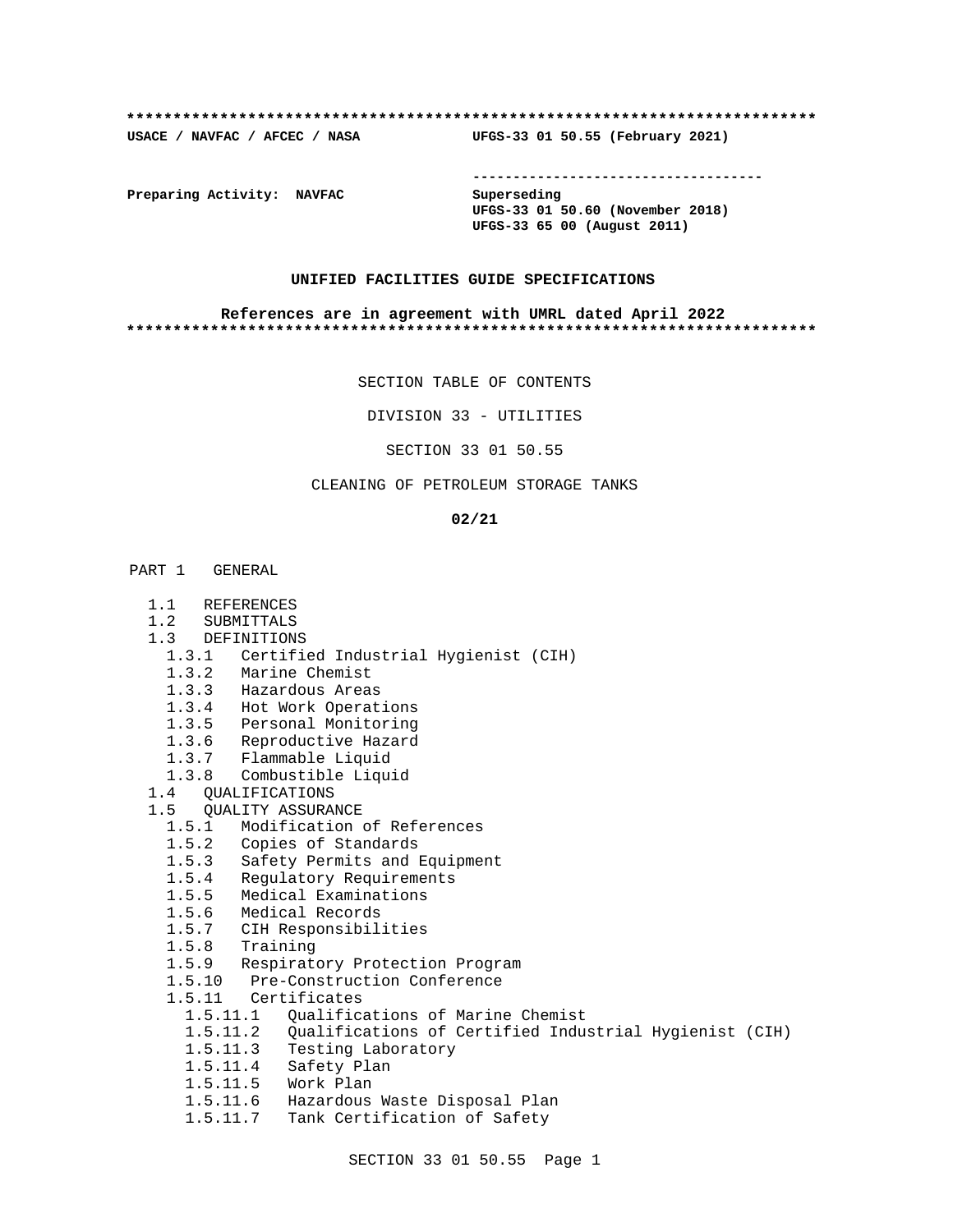- 1.5.11.8 Training Certification
- 1.5.11.9 Hazardous Waste Permits
- 1.5.11.10 Non-Hazardous Waste Permits
- 1.5.12 Test Results
	- 1.5.12.1 Required Test Reports
	- 1.5.12.2 Air Monitoring
- 1.6 DELIVERY AND STORAGE
- 1.7 JOB CONDITIONS
- 1.7.1 Ventilation
- 1.8 SCHEDULING AND SEQUENCING
	- 1.8.1 Sequence of Primary Phases of the Cleaning Procedure
	- 1.8.2 General Scheduling
- PART 2 PRODUCTS
	- 2.1 MATERIALS
		- 2.1.1 Cleaning Agents
		- 2.1.2 Abrasive
		- 2.1.2.1 Abrasive for Blasting
		- 2.1.2.2 Recycled Abrasive
	- 2.2 EQUIPMENT
- PART 3 EXECUTION
	- 3.1 PREPARATION FOR ENTRY
		- 3.1.1 Isolation From Piping
			- Thermal Relief
		- 3.1.2 Lockout Tagout
		- 3.1.3 Removal of Ignition Sources
		- 3.1.4 Survey of Hazardous Areas
	- 3.2 PROJECT CONDITIONS
		- 3.2.1 Cutting Tank Access Holes
		- 3.2.2 Permission for Each Entry Into a Tank
		- 3.2.3 Traffic Control
		- 3.2.4 Lavatory Facilities
		- 3.2.5 Miscellaneous
			- 3.2.5.1 Grounding and Bonding for Equipment
			- 3.2.5.2 Fire Extinguishers
			- Disconnection of Pipelines
			- 3.2.5.4 Removal of Ignition Sources
			- 3.2.5.5 Survey of Hazardous Areas
		- 3.2.5.6 Exit from a Tank During Emergencies
	- 3.3 INSPECTION
		- 3.3.1 Inspection of Equipment
			- 3.3.1.1 Respirators
			- 3.3.1.2 Air Hose from Breathing-Air Supply
			- 3.3.1.3 Safety Harness and Life Line
			- 3.3.1.4 Breathing-Air Supply Source
			- 3.3.1.5 Monitoring Equipment
			- 3.3.1.6 Other Equipment
		- 3.3.2 Personnel Inspection
			- 3.3.2.1 Clothing
			- 3.3.2.2 Breathing-Air Supply
			- 3.3.2.3 Harness and Lifeline
			- 3.3.2.4 Gum or Tobacco Chewing
			-
			- 3.3.2.5 Physical Defects or Injuries Alcoholic Beverages and Drugs
			- 3.3.2.7 Counseling on Reproductive Hazards
			- 3.3.2.8 Hazardous Areas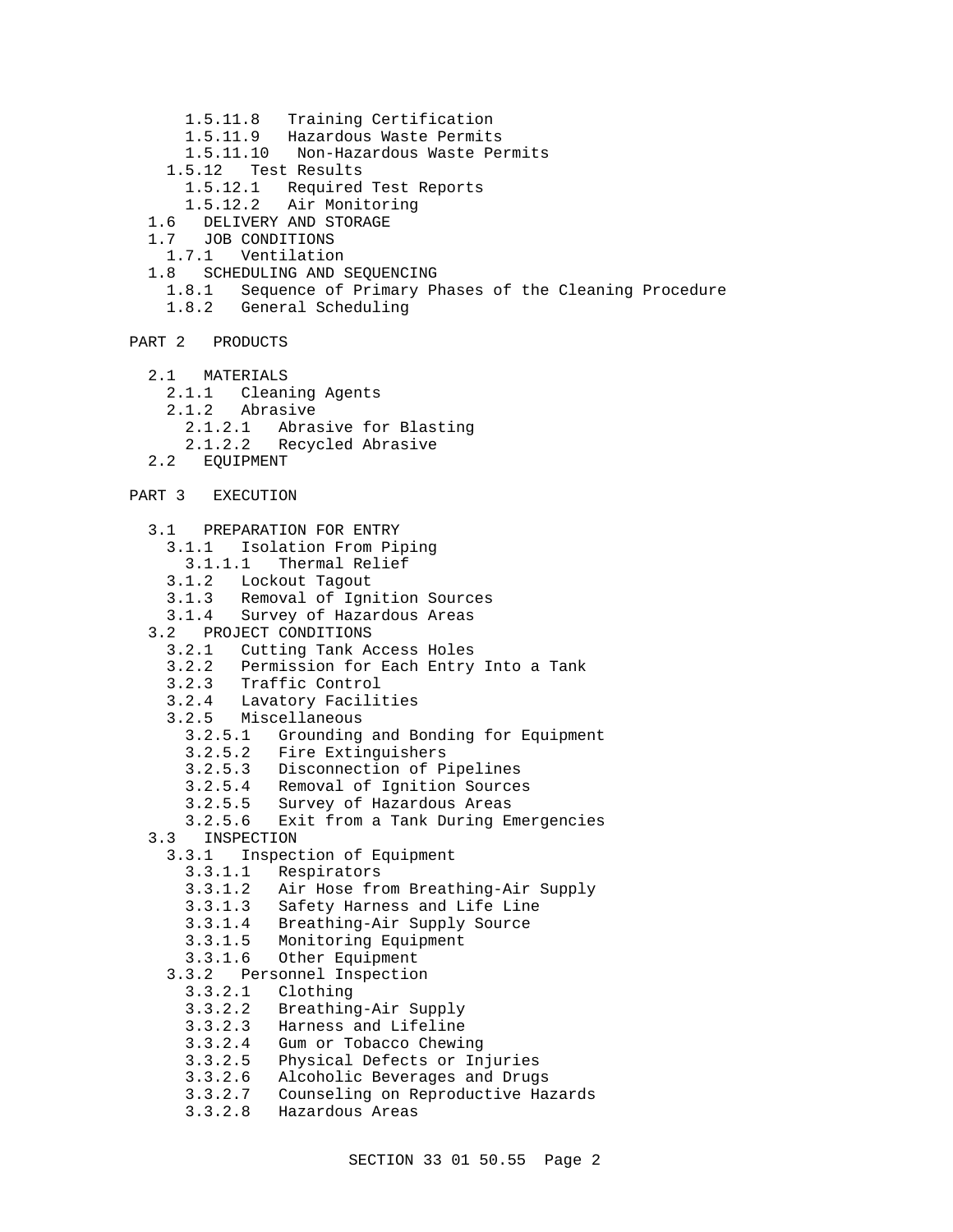- 3.4 TABLE OF TANK HISTORY
- 3.5 FUEL REMOVAL
- 3.6 IDENTIFICATION OF TANKS WITH HAZARDOUS WASTE SLUDGES AND RESIDUES
- 3.7 TANK CLEANING
	- 3.7.1 Monitoring
		- 3.7.1.1 Monitoring During Tank Cleaning Work
	- 3.7.2 Lead Hazard Personnel Safety
	- 3.7.3 Precautions for Airborne Lead
	- 3.7.4 Water, Sediment, and Sludge Analysis
	- 3.7.5 Water Removal and Disposal
	- 3.7.6 Sludge and Sediment Removal and Disposal
	- 3.7.6.1 Sludge Disposal Using [Landfill] [Berm]
	- 3.7.7 Washing
	-
	- 3.7.8 Wash Water, [Detergent Solution,] and Sediment Removal Removal of Scale and Other Tenaciously Adhering Materials
	- 3.7.10 Disposal of Used Blasting Abrasive
	- 3.7.11 Special Instructions for Cleaning Tank Storage JP-5 Fuel
	- 3.7.12 Special Precautions
	- 3.7.13 Lead-Hazard-Free Tests
- 3.8 FINAL CLEAN-UP
	- 3.8.1 Stenciling Tank
	- 3.8.2 Restoration of Site to Original Condition
- -- End of Section Table of Contents --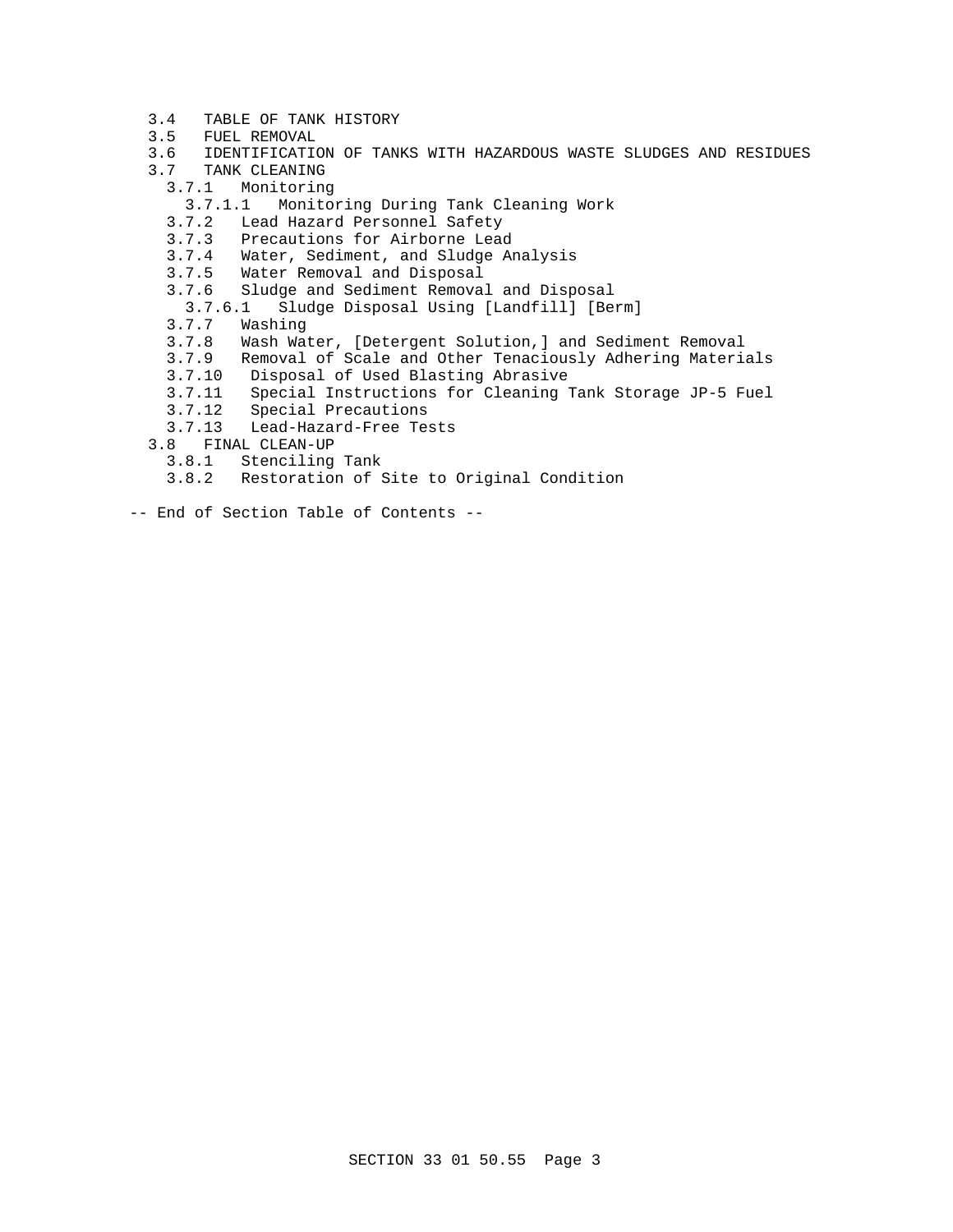UFGS-33 01 50.55 (February 2021)

USACE / NAVFAC / AFCEC / NASA

--------------------------------------

Preparing Activity: NAVFAC

Superseding UFGS-33 01 50.60 (November 2018) UFGS-33 65 00 (August 2011)

#### UNIFIED FACILITIES GUIDE SPECIFICATIONS

References are in agreement with UMRL dated April 2022 

SECTION 33 01 50.55

CLEANING OF PETROLEUM STORAGE TANKS  $02/21$ 

NOTE: This guide specification covers the requirements for clean-up of the interior of

concrete or steel tanks used for petroleum storage.

Adhere to UFC 1-300-02 Unified Facilities Guide Specifications (UFGS) Format Standard when editing this guide specification or preparing new project specification sections. Edit this guide specification for project specific requirements by adding, deleting, or revising text. For bracketed items, choose applicable item(s) or insert appropriate information.

Remove information and requirements not required in respective project, whether or not brackets are present.

Comments, suggestions and recommended changes for this guide specification are welcome and should be submitted as a Criteria Change Request (CCR). 

NOTE: The following information must be shown on the project drawings:

> 1. Site plan of project area showing surrounding area with tanks and other construction which affect safety distances from the tank to be cleaned.

2. Plan and elevation of tank to be cleaned with associated piping and appurtenances.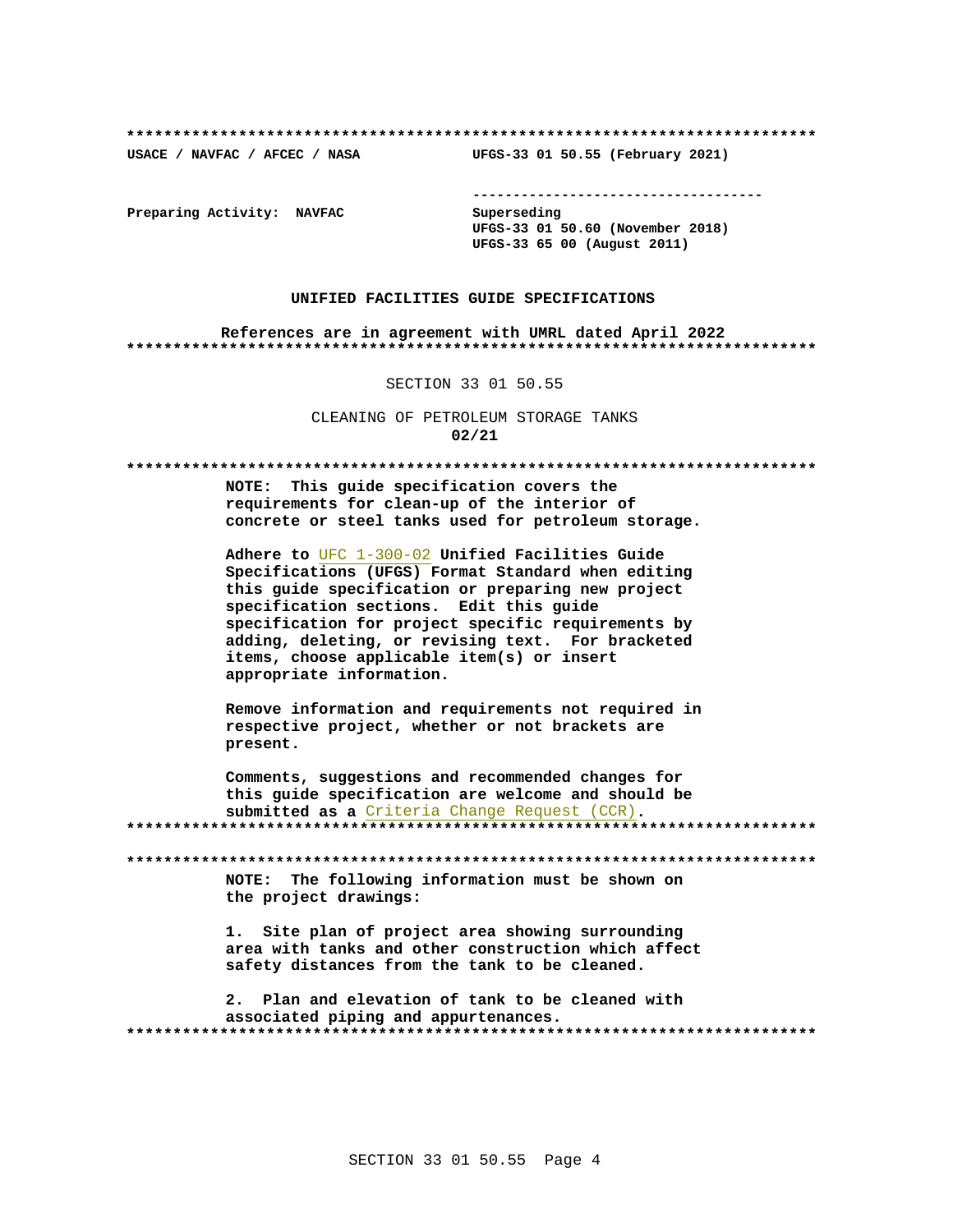#### PART 1 GENERAL

## 1.1 REFERENCES

NOTE: This paragraph is used to list the publications cited in the text of the guide specification. The publications are referred to in the text by basic designation only and listed in this paragraph by organization, designation, date, and title.

Use the Reference Wizard's Check Reference feature when you add a Reference Identifier (RID) outside of the Section's Reference Article to automatically place the reference in the Reference Article. Also use the Reference Wizard's Check Reference feature to update the issue dates.

References not used in the text will automatically be deleted from this section of the project specification when you choose to reconcile references in the publish print process. 

The publications listed below form a part of this specification to the extent referenced. The publications are referred to within the text by the basic designation only.

AMERICAN PETROLEUM INSTITUTE (API)

| API RP 500   | (2012; Errata 2014) Classification of<br>Locations for Electrical Installations at<br>Petroleum Facilities Classified as Class<br>I, Division and Division 2 |
|--------------|--------------------------------------------------------------------------------------------------------------------------------------------------------------|
| API RP 2003  | (2015; 8th Ed) Protection Against<br>Ignitions Arising out of Static,<br>Lightning, and Stray Currents                                                       |
| APT RP 2027  | (2002; R 2012; 3rd Ed) Ignition Hazards<br>Involved in Abrasive Blasting of<br>Atmospheric Storage Tanks in Hydrocarbon<br>Service                           |
| API RP 2207  | (2017; 7th Ed) Preparing Tank Bottoms for<br>Hot Work                                                                                                        |
| API Std 521  | (2014; 6th Ed) Pressure-relieving and<br>Depressuring Systems                                                                                                |
| API Std 2015 | (2018) Requirements for Safe Entry and<br>Cleaning of Petroleum Storage Tanks                                                                                |

AMERICAN SOCIETY OF MECHANICAL ENGINEERS (ASME)

| ASME B16.5 | (2020) Pipe Flanges and Flanged Fittings    |
|------------|---------------------------------------------|
|            | NPS 1/2 Through NPS 24 Metric/Inch Standard |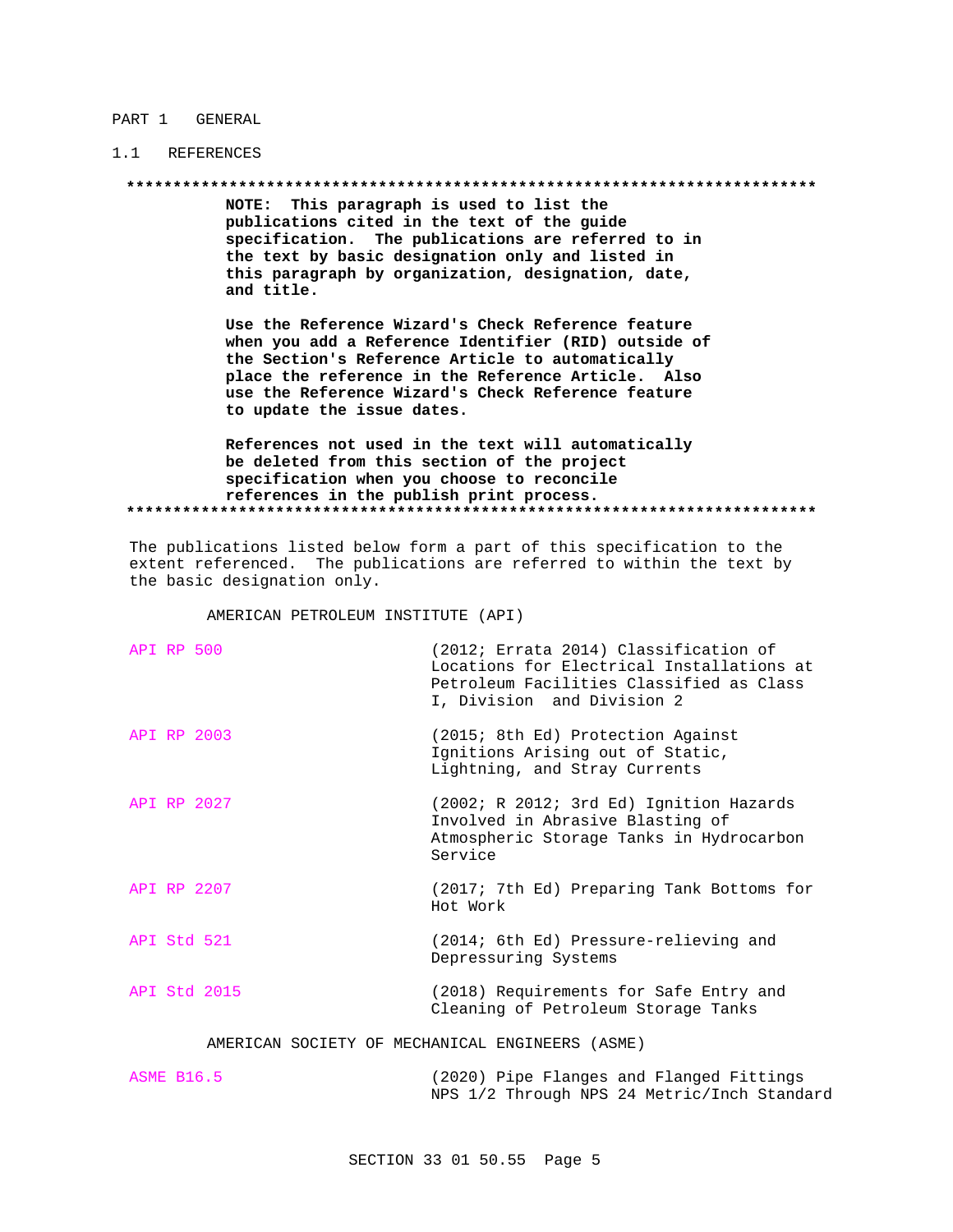| <b>ASME B16.48</b>                          | (2015) Line Blanks                                                                                            |  |  |  |  |  |  |
|---------------------------------------------|---------------------------------------------------------------------------------------------------------------|--|--|--|--|--|--|
| NATIONAL FIRE PROTECTION ASSOCIATION (NFPA) |                                                                                                               |  |  |  |  |  |  |
| NFPA 70                                     | (2020; ERTA 20-1 2020; ERTA 20-2 2020; TIA<br>20-1; TIA 20-2; TIA 20-3; TIA 20-4)<br>National Electrical Code |  |  |  |  |  |  |
| NFPA 306                                    | (2019) Standard for the Control of Gas<br>Hazards on Vessels                                                  |  |  |  |  |  |  |
| NFPA 326                                    | (2015) Standard for Safeguarding of Tanks<br>and Containers for Entry, Cleaning, or<br>Repair                 |  |  |  |  |  |  |
|                                             | NATIONAL INSTITUTE FOR OCCUPATIONAL SAFETY AND HEALTH (NIOSH)                                                 |  |  |  |  |  |  |
| <b>NIOSH 99-109</b>                         | (Latest) Certified Equipment List                                                                             |  |  |  |  |  |  |
| U.S. ARMY CORPS OF ENGINEERS (USACE)        |                                                                                                               |  |  |  |  |  |  |
| EM $385 - 1 - 1$                            | (2014) Safety -- Safety and Health<br>Requirements Manual                                                     |  |  |  |  |  |  |
| U.S. DEPARTMENT OF DEFENSE (DOD)            |                                                                                                               |  |  |  |  |  |  |
| MIL-A-22262                                 | (1993; Rev B; Am 1 1994; Am 2 1996; Notice<br>1 2021) Abrasive Blasting Media Ship Hull<br>Blast Cleaning     |  |  |  |  |  |  |
| $MIL-PRF-680$                               | (2010; Rev C; Notice 1 2015) Degreasing<br>Solvent                                                            |  |  |  |  |  |  |
| U.S. GENERAL SERVICES ADMINISTRATION (GSA)  |                                                                                                               |  |  |  |  |  |  |
| FS 0-D-1276                                 | (Rev B; Notice 1) Disinfectant-Detergent,<br>General Purpose (Pine Oil)                                       |  |  |  |  |  |  |
|                                             | U.S. NATIONAL ARCHIVES AND RECORDS ADMINISTRATION (NARA)                                                      |  |  |  |  |  |  |
| 29 CFR 1910.120                             | Hazardous Waste Operations and Emergency<br>Response                                                          |  |  |  |  |  |  |
| 29 CFR 1910.134                             | Respiratory Protection                                                                                        |  |  |  |  |  |  |
| 29 CFR 1910.146                             | Permit-required Confined Spaces                                                                               |  |  |  |  |  |  |
| 29 CFR 1910.1025                            | Lead                                                                                                          |  |  |  |  |  |  |
| 29 CFR 1910.1028                            | Benzene                                                                                                       |  |  |  |  |  |  |
| 29 CFR 1910.1200                            | Hazard Communication                                                                                          |  |  |  |  |  |  |
| 29 CFR 1926.55                              | Gases, Vapors, Fumes, Dusts, and Mists                                                                        |  |  |  |  |  |  |
| 40 CFR 260                                  | Hazardous Waste Management System:<br>General                                                                 |  |  |  |  |  |  |
| 40 CFR 261                                  | Identification and Listing of Hazardous<br>Waste                                                              |  |  |  |  |  |  |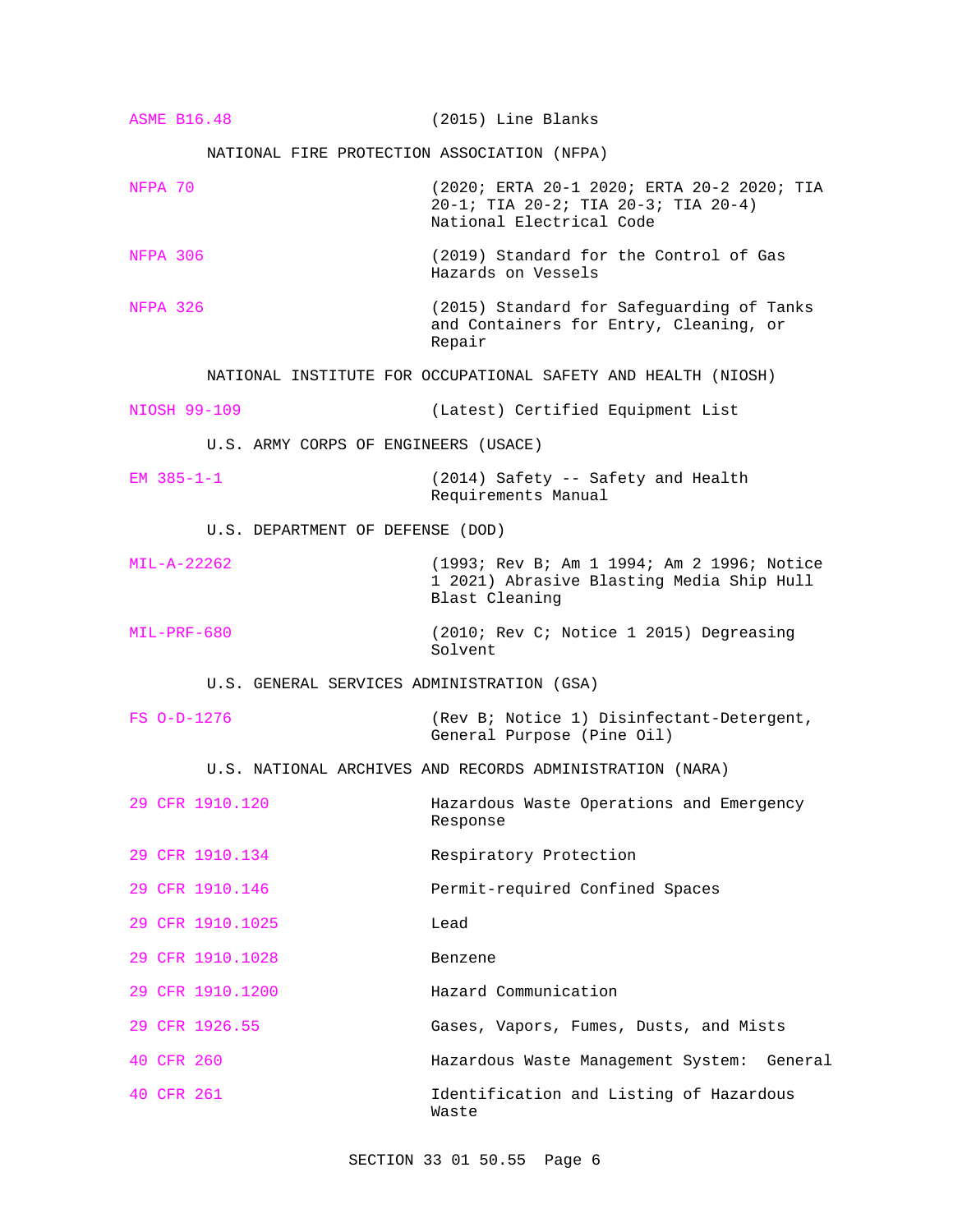| 40 CFR 262 | Standards Applicable to Generators of<br>Hazardous Waste                                                                    |
|------------|-----------------------------------------------------------------------------------------------------------------------------|
| 40 CFR 263 | Standards Applicable to Transporters of<br>Hazardous Waste                                                                  |
| 40 CFR 264 | Standards for Owners and Operators of<br>Hazardous Waste Treatment, Storage, and<br>Disposal Facilities                     |
| 40 CFR 265 | Interim Status Standards for Owners and<br>Operators of Hazardous Waste Treatment,<br>Storage, and Disposal Facilities      |
| 40 CFR 266 | Standards for the Management of Specific<br>Hazardous Wastes and Specific Types of<br>Hazardous Waste Management Facilities |

## UNDERWRITERS LABORATORIES (UL)

UL 844 (2012; Reprint Oct 2021) UL Standard for Safety Luminaires for Use in Hazardous (Classified) Locations

### 1.2 SUBMITTALS

#### **\*\*\*\*\*\*\*\*\*\*\*\*\*\*\*\*\*\*\*\*\*\*\*\*\*\*\*\*\*\*\*\*\*\*\*\*\*\*\*\*\*\*\*\*\*\*\*\*\*\*\*\*\*\*\*\*\*\*\*\*\*\*\*\*\*\*\*\*\*\*\*\*\*\***

**NOTE: Review Submittal Description (SD) definitions in Section 01 33 00 SUBMITTAL PROCEDURES and edit the following list, and corresponding submittal items in the text, to reflect only the submittals required for the project. The Guide Specification technical editors have classified those items that require Government approval, due to their complexity or criticality, with a "G." Generally, other submittal items can be reviewed by the Contractor's Quality Control System. Only add a "G" to an item if the submittal is sufficiently important or complex in context of the project.**

**For Army projects, fill in the empty brackets following the "G" classification, with a code of up to three characters to indicate the approving authority. Codes for Army projects using the Resident Management System (RMS) are: "AE" for Architect-Engineer; "DO" for District Office (Engineering Division or other organization in the District Office); "AO" for Area Office; "RO" for Resident Office; and "PO" for Project Office. Codes following the "G" typically are not used for Navy, Air Force, and NASA projects.**

**The "S" classification indicates submittals required as proof of compliance for sustainability Guiding Principles Validation or Third Party Certification and as described in Section 01 33 00 SUBMITTAL PROCEDURES.**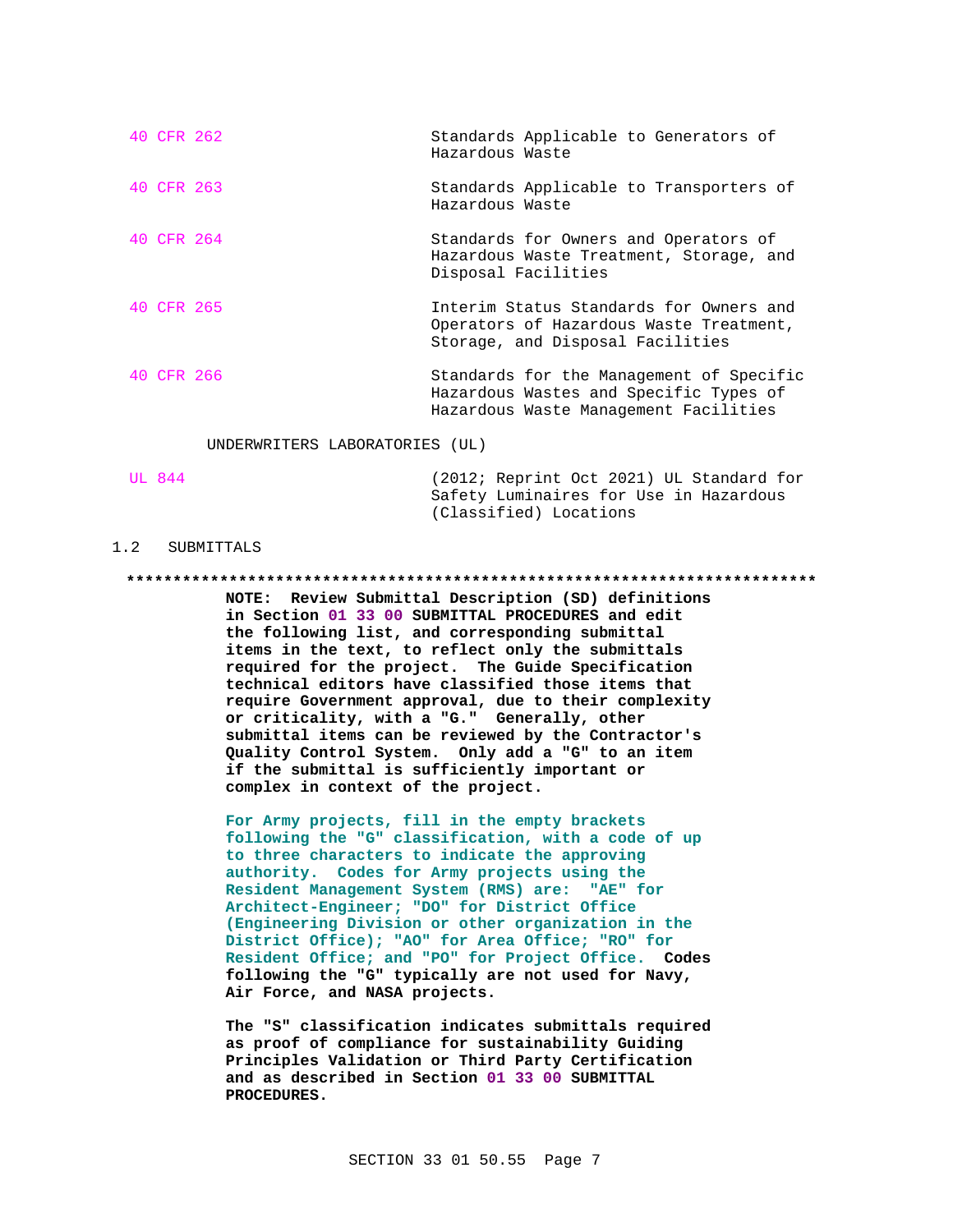## **Choose the first bracketed item for Navy, Air Force, and NASA projects, or choose the second bracketed item for Army projects. \*\*\*\*\*\*\*\*\*\*\*\*\*\*\*\*\*\*\*\*\*\*\*\*\*\*\*\*\*\*\*\*\*\*\*\*\*\*\*\*\*\*\*\*\*\*\*\*\*\*\*\*\*\*\*\*\*\*\*\*\*\*\*\*\*\*\*\*\*\*\*\*\*\***

Government approval is required for submittals with a "G" or "S" classification. Submittals not having a "G" or "S" classification are [for Contractor Quality Control approval.][for information only. When used, a code following the "G" classification identifies the office that will review the submittal for the Government.] Submit the following in accordance with Section 01 33 00 SUBMITTAL PROCEDURES:

SD-03 Product Data

Cleaning Agents

Abrasive for Blasting

Gasoline-Oil-Resisting Rubber Gloves and Boots

Cotton Coveralls and Hard Hat

Respiratory Protective Equipment

Disinfectant

SD-06 Test Reports

Blasting Abrasive Test

Tank Contents Tests

Cleaning Test Panel Results

Monitoring Results; G[, [\_\_\_\_\_]]

SD-07 Certificates

Qualifications of Marine Chemist

Qualifications of Certified Industrial Hygienist (CIH)

Testing Laboratory

Safety Plan

Training Certification

Work Plan

Hazardous Waste Disposal Plan

Tank Certification of Safety

Tank Exhaust Blower

Respiratory Protective Equipment

Breathing-Air Supply Source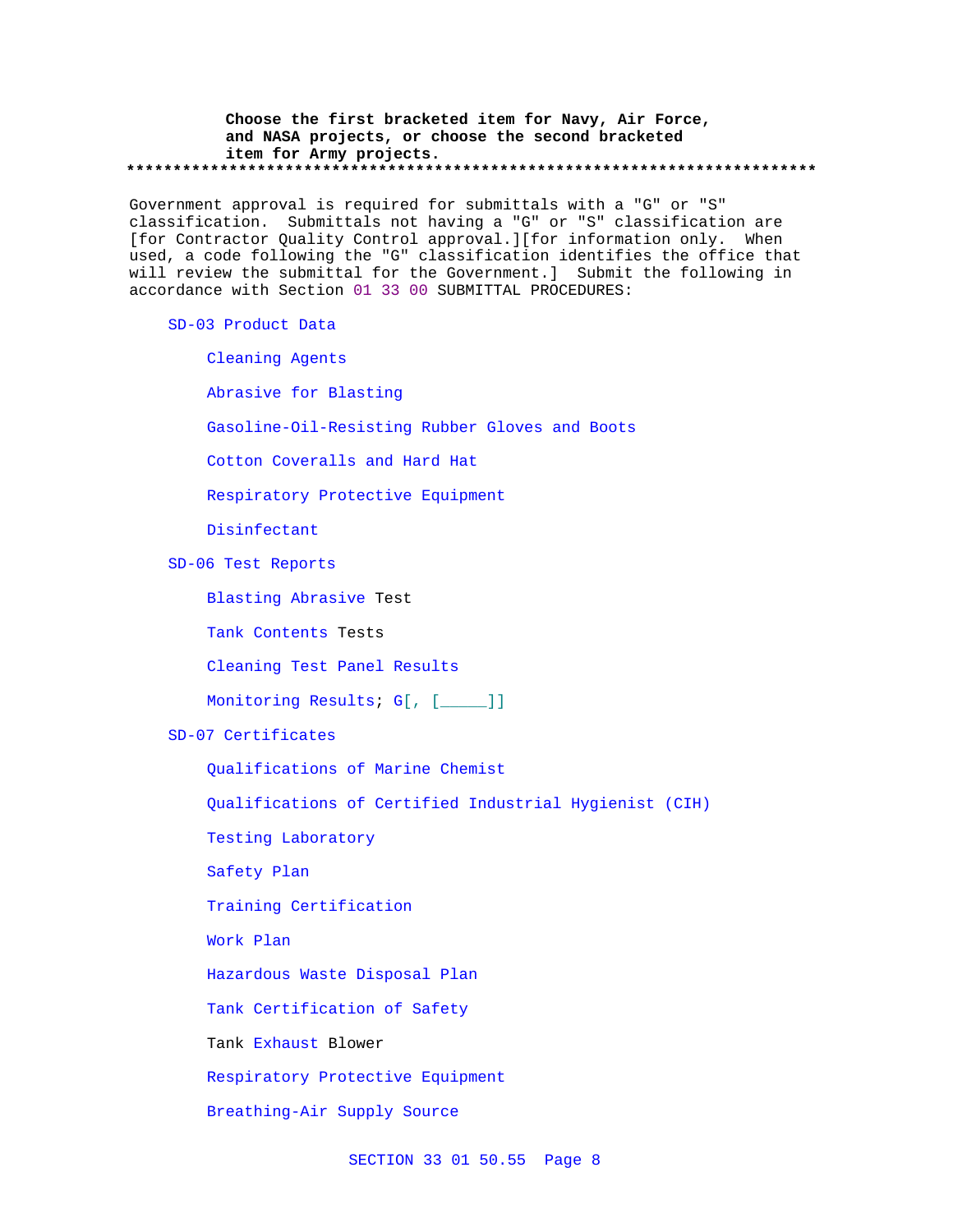Combustible Gas Indicator

- $\mathsf{L}$ Lead-In-Air Analyzer
- $\Gamma$ Hydrogen-Sulfide (H2S) Indicator
- $\overline{11}$ Benzene Indicator
- $\mathbf{1}$ Oxygen Meter
	- Velometers

Lighting

First Aid Kit

- $\mathbf{r}$ Plan for Pretreatment of Discharge to Sewer; G[, [\_\_\_\_]]
- $\mathbf{1}$ Tank Exhaust Blower

SD-08 Manufacturer's Instructions

Tank Cleaning Agents

SD-11 Closeout Submittals

#### \*\*\*\*\*\*\*\*\*\*\*\*\*\*\*\*

NOTE: Delete if hazardous waste is to be disposed of by the Government. Designer must verify that Government disposal is practical and make all arrangements for Government disposal. 

#### Safety Permits

#### $1.3$ DEFINITIONS

## 1.3.1 Certified Industrial Hygienist (CIH)

As used in this section, refers to an Industrial Hygienist employed by the Contractor and is certified by the American Board of Industrial Hygiene in comprehensive practice.

#### $1.3.2$ Marine Chemist

The holder of a valid Certificate issued by the National Fire Protection Association in accordance with the "Rules for Certification of Marine Chemists," establishing him as a person qualified to determine whether construction, alteration, repair, or shipbreaking of vessels, which may involve hazards covered by NFPA 306 can be undertaken with safety.

#### $1.3.3$ Hazardous Areas

Hazardous areas must be defined as any area within 30 meters 100 feet of active aboveground storage tanks, areas within 30 meters 100 feet of leaking sections of fuel pipelines or other vapor sources, areas within 60 meters 200 feet of the downwind side of potential vapor emission sources (i.e., pressure-vacuum vents or open vents on active tanks, leaking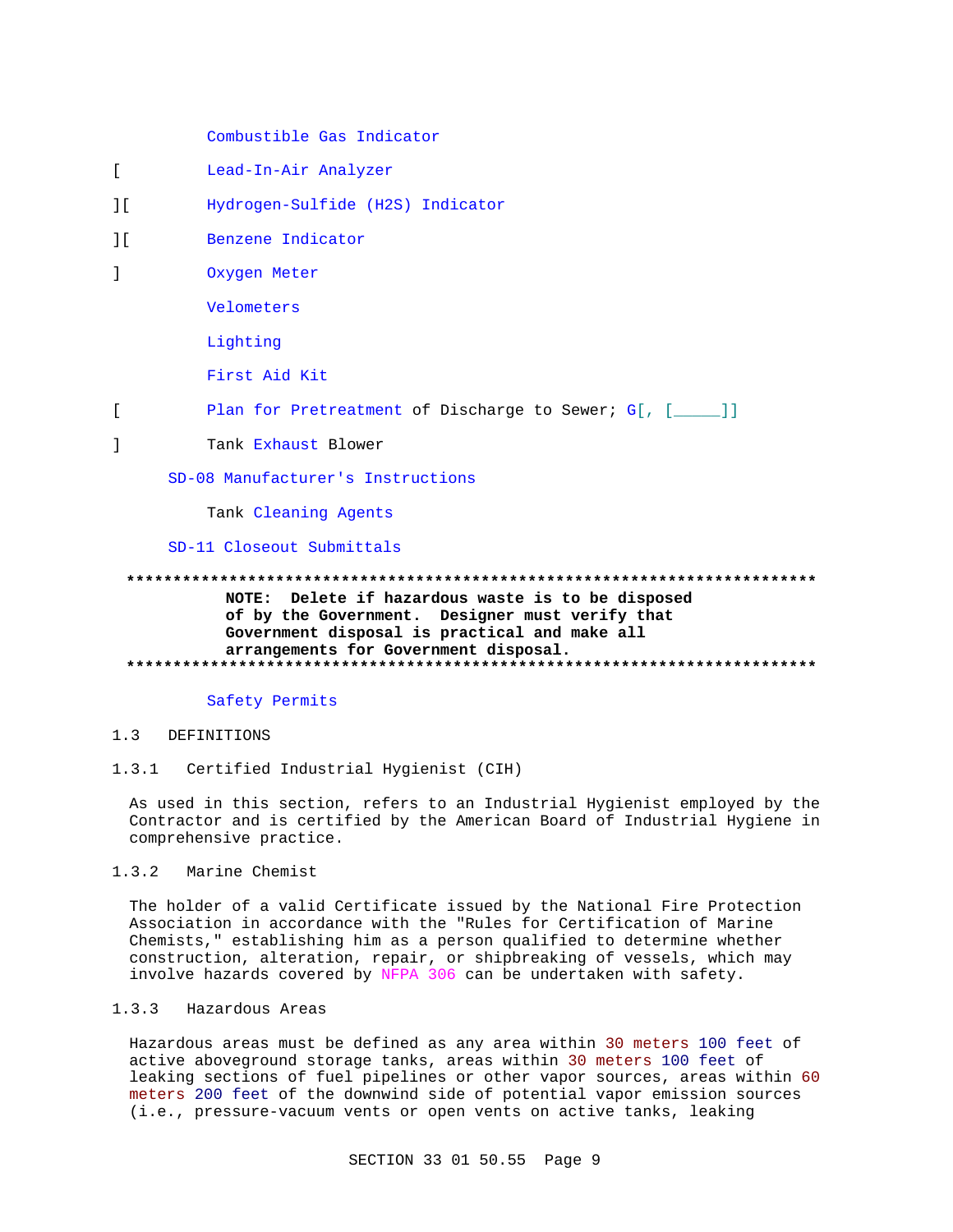sections of pipelines), areas within existing tanks, and areas within a dike.

#### $1.3.4$ Hot Work Operations

Hot work, for work covered by this section, includes: flame heating, welding, torch cutting, brazing, carbon arc gouging, or any work which produces heat, by any means, of 200 degrees C 400 degrees F or more; or in the presence of flammables or flammable atmospheres, other ignition sources such as spark or arc producing tools (except steel hand tools) or equipment, static discharges, friction, impact, open flames or embers, nonexplosion-proof lights, fixtures, motors or equipment. Prepare tank bottoms for hot work in accordance with API RP 2207.

#### $1.3.5$ Personal Monitoring

## NOTE: Consult with cognizant industrial hygienist regarding deletion if no lead hazard is present in tanks.

Sampling of lead concentrations within the breathing zone of an employee to determine the 8-hour time weighted average concentration in accordance with 29 CFR 1910.1025. Samples must be representative of the employee's work tasks. Breathing zone must be considered an area within a hemisphere, forward of the shoulders, with a radius of 150 to 225 mm 6 to 9 inches and the center at the nose or mouth of an employee.

#### $1.3.6$ Reproductive Hazard

A reproductive hazard is defined as any occupational stressor (biological, chemical, or physical) that has the potential to adversely affect the human reproductive process. For example, it is well known that central nervous system problems often occur in the offspring of mothers exposed to organic mercury during pregnancy. Therefore, based on the example cited, organic mercury can be classified as a reproductive stressor. Many reproductive hazards also cause other adverse health effects; for example, ethylene oxide is also known to be a carcinogen (i.e., produces cancer). Certain reproductive stressors can also have adverse effects on the male reproductive system. (If requested by the Contractor, the Contracting Officer will make available the Navy's standard on reproductive hazards.)

#### $1.3.7$ Flammable Liquid

Any liquid having a flash point below 38 degrees C 100 degrees F and a vapor pressure not exceeding 275 kPa 40 psia at 38 degrees C 100 degrees F.

#### Combustible Liquid  $1.3.8$

Any liquid having a flash point at or above 38 degrees C 100 degrees F.

#### $1.4$ **QUALIFICATIONS**

- a. To Be Considered Qualified: Show proof of having completed work on three previous projects.
- b. See certificate requirements for personnel as specified in paragraph CERTIFICATES.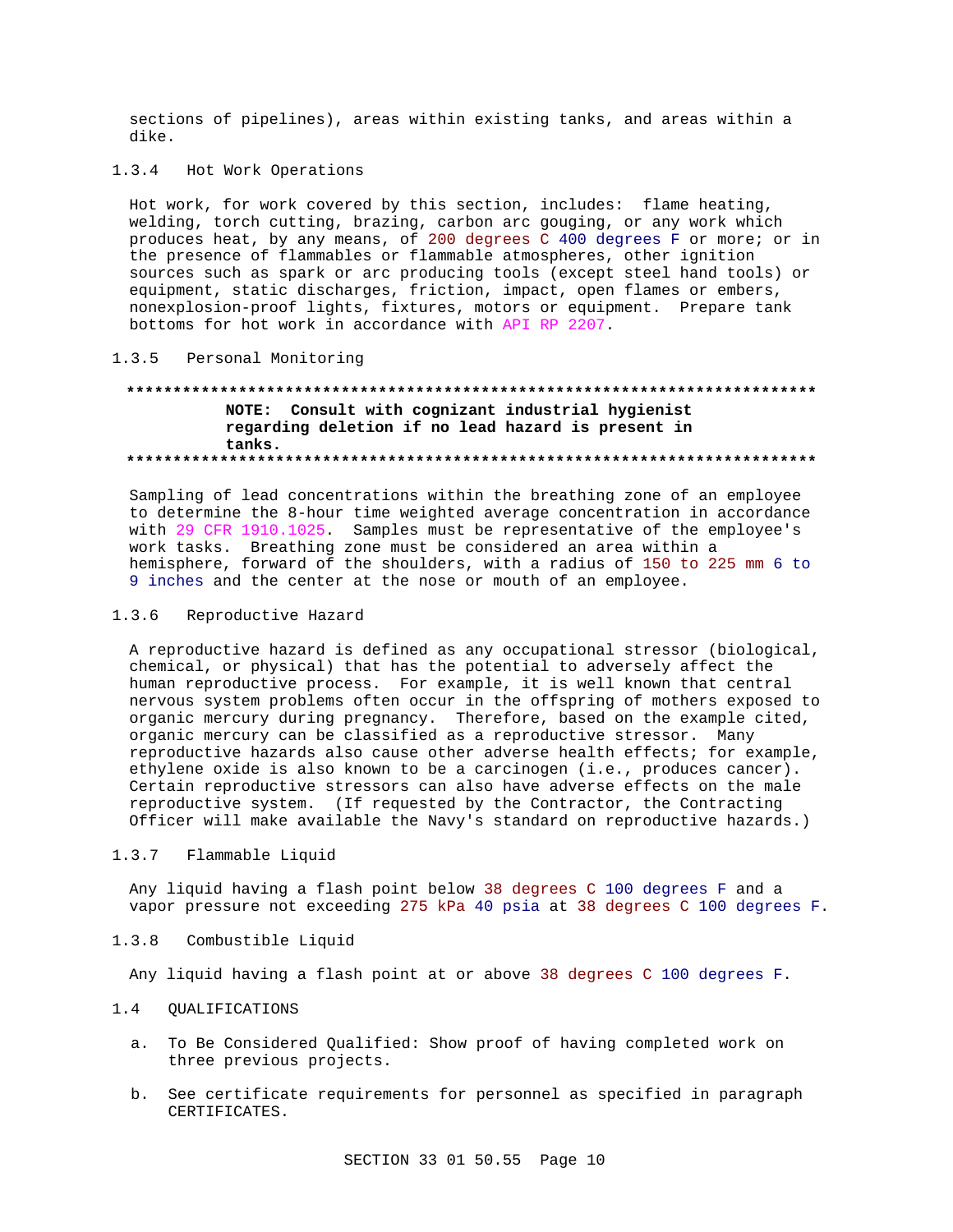### 1.5 QUALITY ASSURANCE

### 1.5.1 Modification of References

## NOTE: Delete brackets and words within brackets if there is no leaded fuel in any tank.

Except as modified herein, the work must conform with the recommendations of NFPA 326, API RP 500, API RP 2003, and API Std 2015. Where the word "should" appears in these publications, substitute "must."

### 1.5.2 Copies of Standards

# NOTE: Delete brackets and words within brackets if there is no leaded fuel in any tank.

Furnish four copies of NFPA 326, API RP 500, API RP 2003, and API Std 2015.

Safety Permits and Equipment  $1.5.3$ 

Acquire safety permits (specified by the facility safety authorities) and necessary safety equipment.

- $1.5.4$ Regulatory Requirements
	- a. Obtain permits required to comply with local, State, and Federal regulations.
	- b. Submit copies of permits required to comply with local, State, and Federal requlations.
	- c. Hazardous wastes, such as water, sediment, and sludge, must be packaged, labeled, stored, transported, treated and disposed of in accordance with 40 CFR 260 through 40 CFR 266 and State and local regulations. Transporters, sorters, treaters and disposers must be certified and have EPA ID numbers. Payment for disposal of hazardous waste will not be made until a completed hazardous waste manifest from the treatment or disposal facility is returned, and a copy furnished to the Government. [ Deliver hazardous waste to the Government for disposal[ as directed by the Contracting Officer].]
- 1.5.5 Medical Examinations

## NOTE: Delete if there is no lead hazard.

Before exposure to lead-contaminated fuel tank and at the completion of the work, provide workers with a comprehensive medical examination as required by 29 CFR 1910.1025 and 29 CFR 1910.1200. The initial examination will not be required if adequate records show that employees have been examined as required by 29 CFR 1910.1025 within the last year and the blood lead levels did not exceed 30 micrograms per 100 grams of whole blood.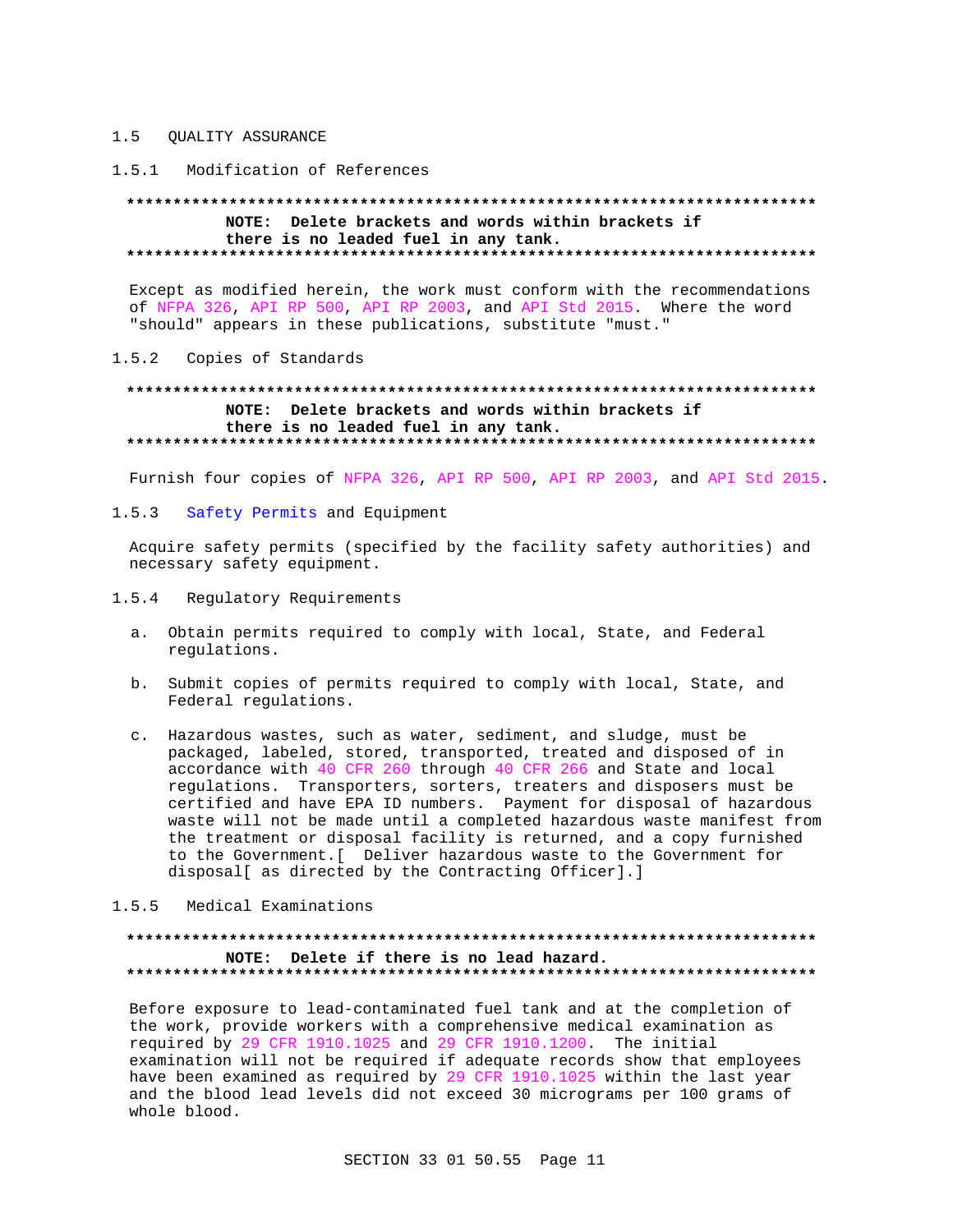### 1.5.6 Medical Records

#### NOTE: Delete if there is no lead hazard.

Maintain complete and accurate medical records of employees for a period of at least 40-years or for the duration of employment plus 20-years, whichever is longer.

### 1.5.7 CIH Responsibilities

- a. Certify training.
- b. Review and approve safety plans and work plan for conformance to the applicable referenced standards.
- c. Inspect tank cleaning work for conformance with the approved safety and work plans.
- d. Direct monitoring.
- e. Ensure work is performed in strict accordance with specifications at all times.
- f. Ensure hazardous exposure to personnel and to the environment are adequately controlled at all times.

## 1.5.8 Training

## NOTE: Delete 29 CFR 1910.1025 if there is no lead hazard.

Train each employee performing tank cleaning, waste disposal, and air sampling operations prior to the time of initial job assignment, in accordance with API Std 2015, 29 CFR 1910.120, 29 CFR 1910.134, [ 29 CFR 1910.1025, ] and 29 CFR 1910.1200. The training must also include counseling of each employee on reproductive hazards involved in the work.

 $[1.5.9]$ Respiratory Protection Program

NOTE: Delete if there is no lead hazard. 

- a. Furnish each employee required to wear a negative pressure respirator or other appropriate type with a respirator fit test at the time of initial fitting and at least every 6 months thereafter as required by 29 CFR 1910.1025 where lead exposure is involved. Fit testing is not required for positive pressure respirators.
- b. Establish and implement a respiratory protection program as required by 29 CFR 1910.134, and 29 CFR 1926.55. Also comply with 29 CFR 1910.1025 when exposure to lead is involved.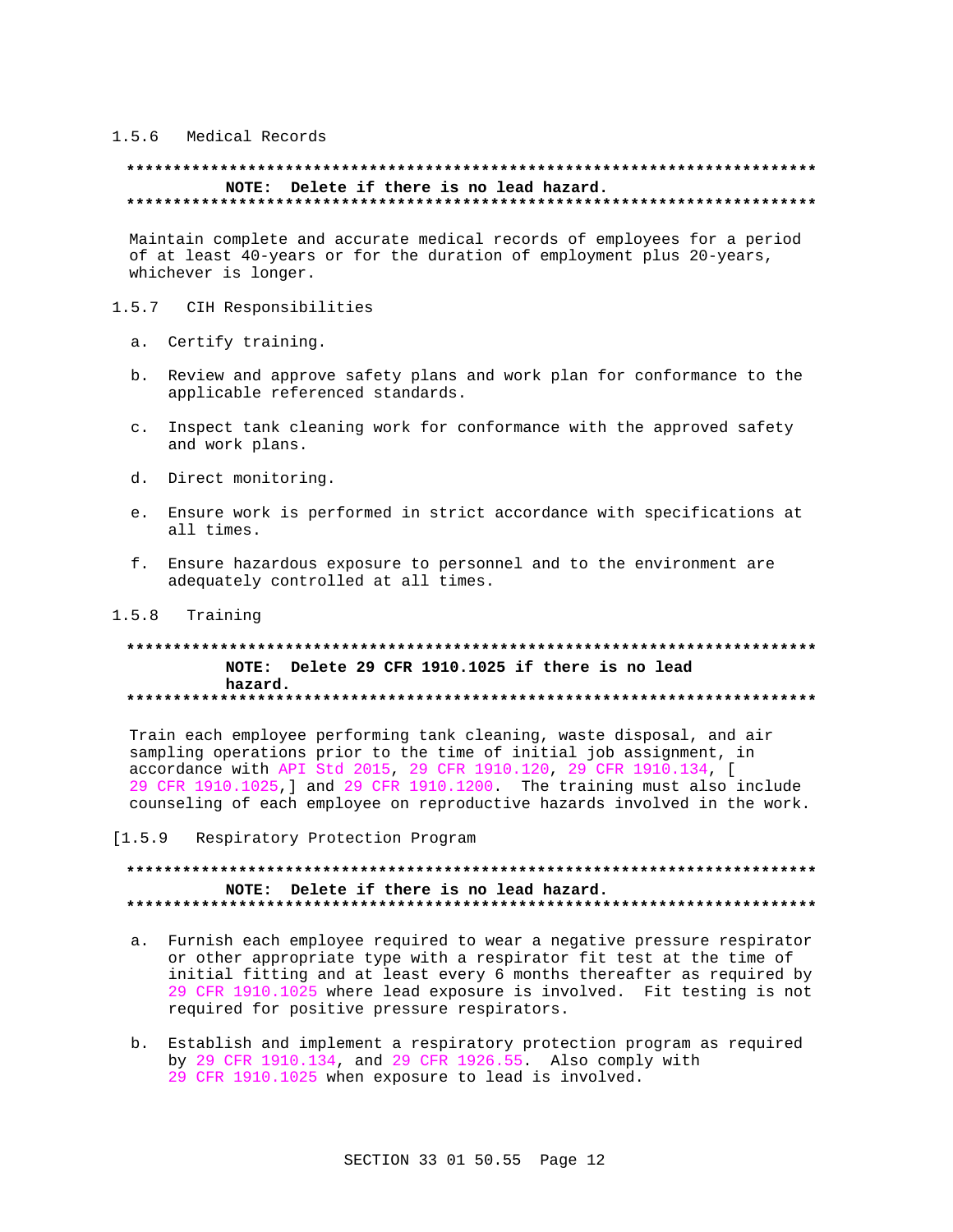## ]1.5.10 Pre-Construction Conference

Along with the CIH, marine chemist, or gas-free engineer, meet with the Contracting Officer to discuss in detail the tank cleaning work plan, including work procedures and precautions for the work plan.

## 1.5.11 Certificates

Submit certificates for the items listed. Where equipment or materials are specified to conform with the standards of organizations, such as National Institute for Occupational Safety and Health (NIOSH), Underwriters Laboratories (UL), and American Petroleum Institute (API), include a label or listing indicating compliance. In lieu of the label or listing, the Contractor may submit a test report from an approved testing organization stating that the item has been tested in accordance with the specified organization's test methods and that the item conforms with the organization's standard or code.

## 1.5.11.1 Qualifications of Marine Chemist

Submit name, address, and telephone number of the marine chemist selected to perform the required duties. Submit documentation that the marine chemist is certified by the National Fire Protection Association, including the certificate number and date of certification or recertification. The NFPA certification will be acceptable for non-ship work on this contract. Refer to NFPA 306 to determine when a marine chemist is required, how a marine certificate is issued and maintained, and what to expect during an inspection.

# 1.5.11.2 Qualifications of Certified Industrial Hygienist (CIH)

Submit name, address, and telephone number of the CIH selected to perform responsibilities in paragraph CIH RESPONSIBILITIES. Provide previous experience of the CIH. Submit proper documentation that the Industrial Hygienist is certified by the American Board of Industrial Hygiene in comprehensive practice, including certification number and date of certification/recertification. The CIH must be familiar with the hazards involved in fuel systems work.

## 1.5.11.3 Testing Laboratory

Submit the name, address, and telephone number of the testing laboratory selected to perform the monitoring, testing, and reporting of airborne concentrations of lead and other contaminants. Provide proper documentation that persons performing the analysis have been judged proficient by successful participation within the last year in the National Institute for Occupational Safety and Health (NIOSH) Proficiency Analytical Testing (PAT) Program. The laboratory must be accredited by the American Industrial Hygiene Association (AIHA). Provide AIHA documentation along with date of accreditation/reaccreditation.

# 1.5.11.4 Safety Plan

Submit a safety plan within 45 calendar days after contract award and 30-days prior to commencing work. [The safety program must be reviewed and approved by the safety/health officer of the facility.] The safety plan must meet requirements of EM 385-1-1, OSHA, and address the following:

a. Identification and evaluation of the hazards and risks associated with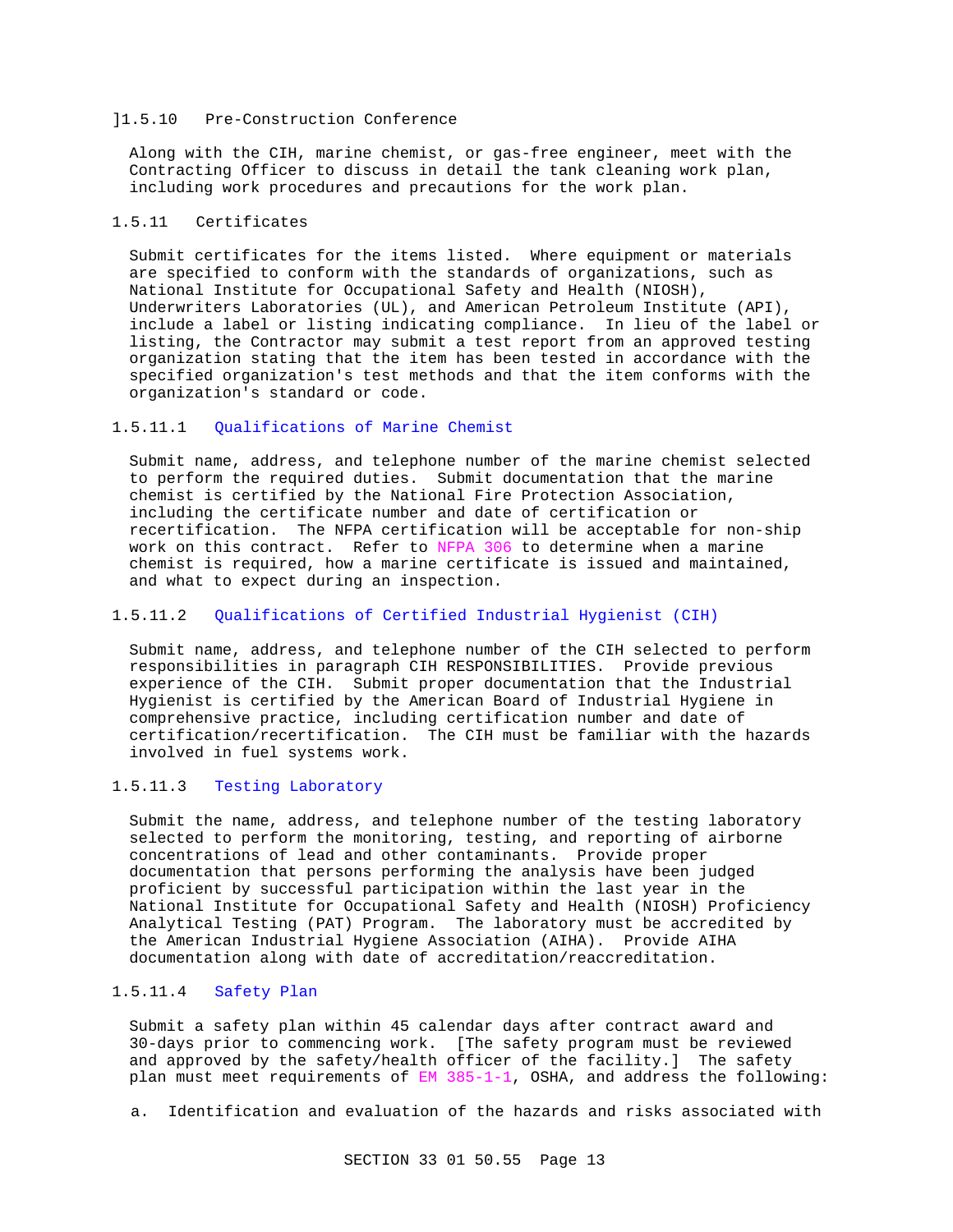each site being studied, including reproductive hazards and precautionary measures to be followed by workers for all hazards.

- b. Names and qualifications of each Contractor's representative in charge of the work and present at the job site when tank cleaning and repair work will be performed.
- c. Identification of supervisory personnel and alternates responsible for site safety/response operations.
- d. Determination of levels of personal protection to be worn for various site operations.
- e. List of equipment with adequate nomenclature by item, that will be used at the job site and the date and location where this equipment can be inspected by the Contracting Officer.
- f. Establishment of work zones (exclusion area, contamination area, and support area).
- g. Establishment of a tank entry and work permit program in accordance with 29 CFR 1910.146, EM 385-1-1, and NFPA 326.
- h. Establishment of decontamination methods and procedures.
- i. Determination of the number of people required to enter the contamination zones during the initial entries and subsequent operations.
- j. Establishment of emergency procedures, such as: escape routes, fire protection, signals for withdrawing work parties from site, emergency communications, wind indicators, including Navy notification.
- k. Identification and arrangements with nearest medical facility for emergency medical care for both routine-type injuries and toxicological problems. Submit name, location, and telephone number of this medical facility.
- l. Establishment of continual air and personnel monitoring procedures.
- m. Establishment of procedures for obtaining and handling potentially contaminated samples.
- n. Identification of medical monitoring program, including respirator medical qualification examination for each individual at the work site.
- o. Identification of training plan to be instituted, including contents of 29 CFR 1910.1200 and 29 CFR 1910.134; its training contents; and instructor with appropriate training certification. Training plan must also include counseling to each employee on reproductive hazards.
- p. Establishment of a respiratory protection program conforming to 29 CFR 1910.134.
- q. Establishment of a hazard communication program (29 CFR 1910.1200).

1.5.11.5 Work Plan

**\*\*\*\*\*\*\*\*\*\*\*\*\*\*\*\*\*\*\*\*\*\*\*\*\*\*\*\*\*\*\*\*\*\*\*\*\*\*\*\*\*\*\*\*\*\*\*\*\*\*\*\*\*\*\*\*\*\*\*\*\*\*\*\*\*\*\*\*\*\*\*\*\*\***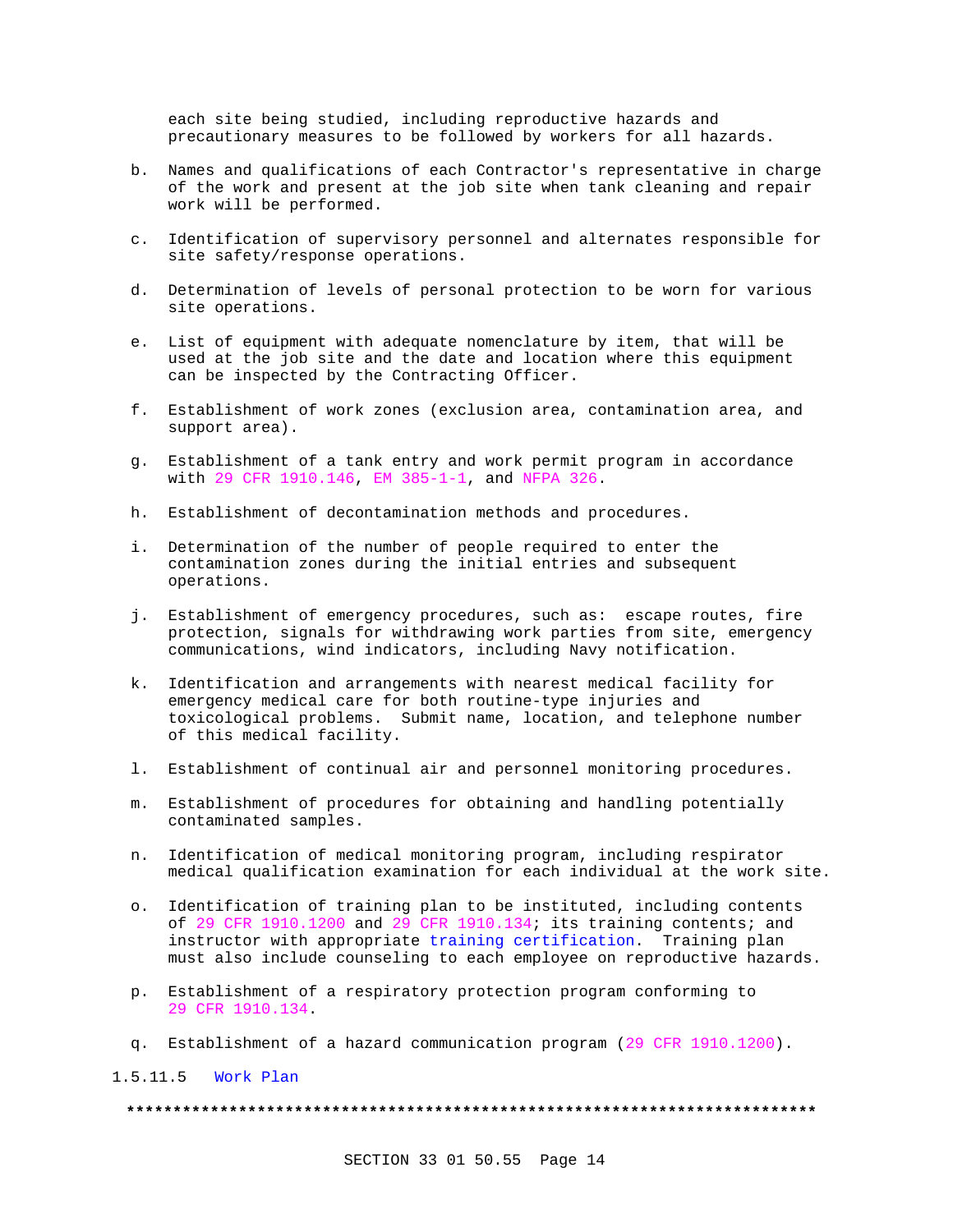## NOTE: Data for these paragraphs should be obtained from the Commanding Officer of the individual Naval facility having tanks for cleaning.

The shut down or interruption to normal operations or traffic must be listed on the progress schedule and submitted [to the Contracting Officer].

### 

NOTE: Delete if there is no hazardous waste in the project. Edit if hazardous waste is to be disposed of by the Government. Designer must verify that Government disposal is practical and make all arrangements for Government disposal. \*\*\*\*\*\*\*\*\*\*\*\*\*\*\*\*\*\*\*\*\*\*\*\*\* 

### 1.5.11.6 Hazardous Waste Disposal Plan

Prepare a Hazardous Waste Disposal Plan and submit within [45] [\_\_\_\_\_  $\blacksquare$ calendar days after contract award for approval by the Contracting Officer, or if there are no hazardous wastes indicated by Government tests, submit the plan [21] [\_\_\_\_] days after the Contractor's tests indicate hazardous wastes. The Hazardous Waste Disposal Plan must comply with applicable requirements of Federal, State, and local hazardous waste regulations and must address the following:

- a. Identification of hazardous wastes associated with the work, including a sampling and testing plan for each waste stream, the purpose of each test, and the rationale for evaluating the test results. Indicate the representative sampling and specific testing methods, number of samples, and the name and qualifications of the testing laboratory.
- b. Estimated quantities of wastes to be disposed in the cleaning of each tank and a description of arrangements made for storage and disposal.
- c. Names and qualifications of each Contractor that will be transporting, storing, treating, and disposing of the wastes. Include the facility location and a 24-hour point of contact. Furnish two copies of [EPA] [State] [and] [local] hazardous waste [permit applications] [permits] [and] [EPA Identification numbers].
- d. Names and qualifications (experience and training) of personnel who will be working on-site with hazardous wastes.
- e. List of waste handling equipment to be used in performing the work, to include cleaning, treatment, volume reduction, and transport equipment.
- f. Spill prevention, containment, and cleanup contingency measures to be implemented.
- g. Work plan and schedule for waste removal and disposal.
- h. Cost for hazardous waste disposal according to this plan.

## 1.5.11.7 Tank Certification of Safety

NOTE: Designer must select either Marine Chemist or CIH.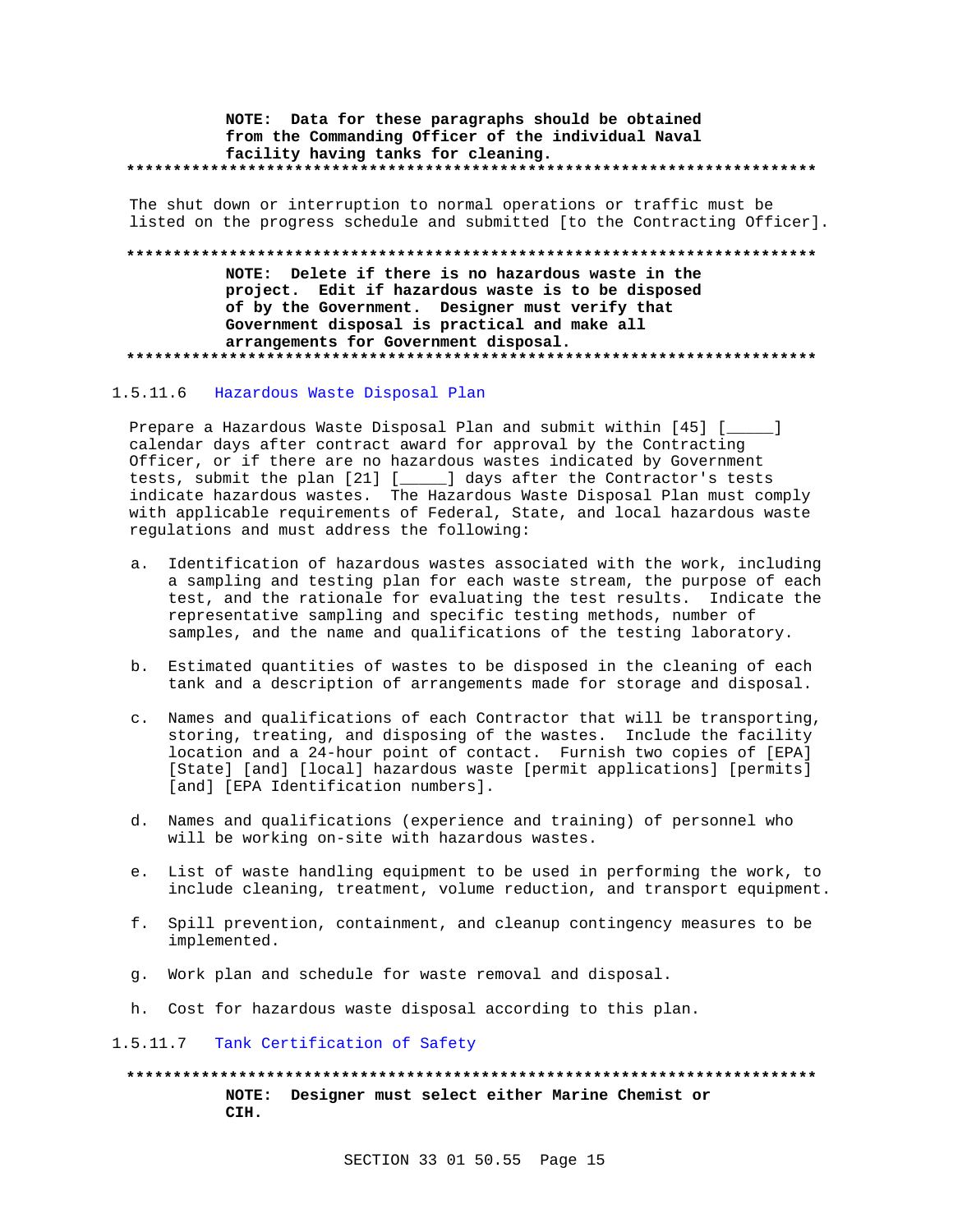#### 

Submit certification, in accordance with NFPA 326, from [an NFPA certified "Marine Chemist"] [a CIH] stating that tank is safe for hot work and that special precautionary measures have been taken for workers to enter the tank to perform the work.

#### $1.5.11.8$ Training Certification

## NOTE: Delete words in bracket if there is no leaded gasoline hazard.

Submit certifications signed and dated by the CIH specified in the testing plan and by each employee stating that the employee has received training on work practices and received counseling on and fully understands the reproductive hazards involved with lead and toluene exposure and the work.

 $1.5.11.9$ Hazardous Waste Permits

Submit copies of [EPA] [State] [and] [local] hazardous waste [permit applications] [permits] [and] [EPA Identification numbers] of the transporter, treatment, storage and disposal facility that will be accepting hazardous waste. Include the facility location and a 24-hour point of contact.

1.5.11.10 Non-Hazardous Waste Permits

Submit [EPA] [State] [local] permits for disposal site for non-hazardous residues and wastes.

- 1.5.12 Test Results
- $1.5.12.1$ Required Test Reports

Submit test results required by MIL-A-22262, for blasting abrasive. Submit contractor's independent tests of tank contents (water, sediment, and sludge). Submit tank cleaning test panel results, including water pressure and temperature and nozzle distances used during tank washing procedure.

#### $1.5.12.2$ Air Monitoring

Submit monitoring results to the Contracting Officer within 2 working days after the samples are taken, signed by the testing laboratory employee performing the air monitoring, the employee that analyzed the sample, and the CIH.

#### DELIVERY AND STORAGE  $1.6$

Deliver equipment and materials to the site in an undamaged condition bearing the manufacturer's name and brand designation. Store equipment and materials off the ground to provide proper ventilation, drainage, and protection against dampness. Replace defective and damaged equipment and materials.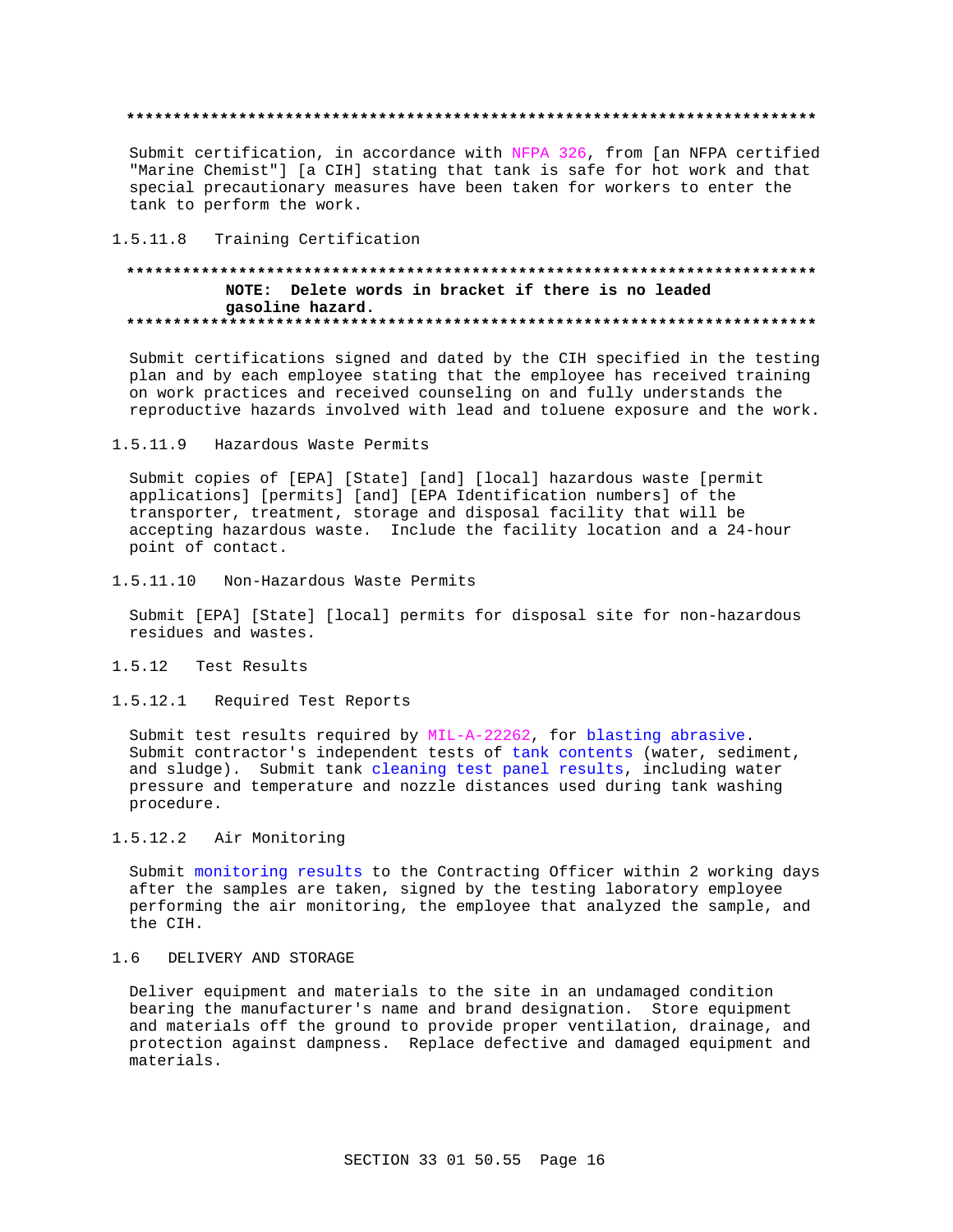### 1.7 JOB CONDITIONS

## 1.7.1 Ventilation

Maintain a vapor-free condition throughout the course of the work inside the tank. The air movers must be non-sparking, explosion-proof, electrically operated or air-driven exhaust type. A rate of one air change per hour must be the lowest acceptable rate, for tanks under 3600 kL 30,000 BBL. For tanks greater than 3600 kL 30,000 BBL, use 4700 L/s 10,000 cfm. Air movers must be kept in operation whenever workers are in the tanks; except the air movers must be shut down 15 minutes before taking tests.

#### $1.8$ SCHEDULING AND SEQUENCING

- $1.8.1$ Sequence of Primary Phases of the Cleaning Procedure
	- a. Planning the operations
	- b. Preparation for cleaning
	- c. Vapor-freeing of the tank
	- d. Cleaning the tank
	- e. Clean-up, residue disposal, inspection, and acceptance.
- $1.8.2$ General Scheduling

Complete the work specified in this section before any other work in the tank is started. The work includes the complete interior cleaning of the storage tanks.

## PART 2 PRODUCTS

 $2.1$ MATERIALS

> Submit identification for the items by designated name, specification number, project contracting number, and intended use. Submit Safety Data Sheets for materials to be used at the job site, in accordance with 29 CFR 1910.1200.

## 2.1.1 Cleaning Agents

NOTE: Coordinate listing of cleaning agents with paragraph WASHING on cleaning method. 

- a. Detergent: FS 0-D-1276.
- b. Solvent: MIL-PRF-680, Type II, minimum flashpoint of 60 degrees C 140 degrees F.
- c. Approved commercial cleaning agent.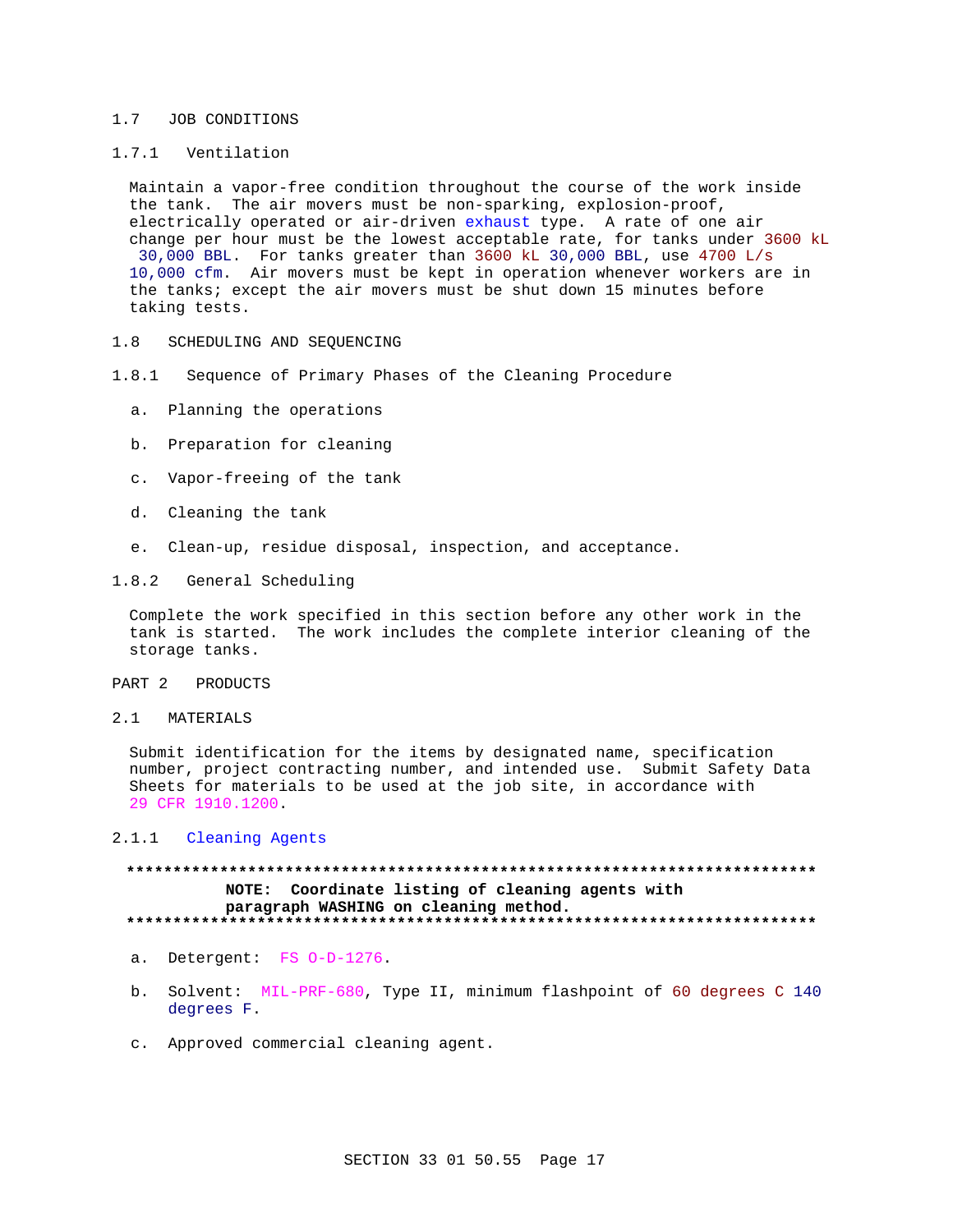## 2.1.2 Abrasive

# 2.1.2.1 Abrasive for Blasting

Provide sharp, washed, salt-free [, angular] abrasive material, free from feldspar and other constituents that tend to break down and remain on the surface. Abrasive must not contain magnetic materials and must conform to  $MIL-A-22262$ , [except that Mohs' hardness must be 7 to 9] [and  $[\underline{\hspace{1cm}}]$ ].

## 2.1.2.2 Recycled Abrasive

Screen and air wash abrasive that is recycled at the job site, to remove dirt and fines. Add new abrasive so that the combined new and recycled abrasive mixture meets specified abrasive requirements for chemical composition, moisture, friability, silica, anchor pattern and oil content. Do not recycle abrasive which has picked up toxic or hazardous material. Do not recycle nickel slag.

### 2.2 EQUIPMENT

Furnish necessary clothing and equipment for the work and protection of people entering the tank. Electrical equipment and wiring must be in accordance with NFPA 70, Class 1, Group D, Division 1. Provide any item or items for the protection of these people including but not limited to the following:

- a. Gasoline-Oil-Resisting Rubber Gloves and Boots: Gauntlet type and conductive type respectively (acid-proof rubber is an acceptable material); furnished for each person entering or working inside the tank or handling sludge materials on the exterior of the tank, plus one extra pair each for emergency use.
- b. Cotton Coveralls and Hard Hat: Light colored; one change per person per day, and an adequate supply of chemical-resistant disposable coveralls to be worn over cotton coveralls.
- c. Respiratory Protection: Provide one of the following types of NIOSH-approved respiratory protective equipment for each person working inside the tank, plus one extra for emergency use. NIOSH 99-109 listing constitutes NIOSH approval.
	- (1) Self-contained breathing apparatus with a full facepiece operated in a positive pressure mode.
	- (2) A combination respirator which includes a Type C supplied-air respirator with a full facepiece operated in a positive pressure mode and an auxiliary positive pressure self-contained breathing apparatus.[ Provide and use two-way communication equipment when cleaning underground tanks [larger than 190 kL 50,000 gallons capacity] [or] [where manhole accesses are deeper than 3 meters 10 feet from the working level].]
	- (3) The CIH may specify airline (Type C) respirator in place of those specified above; however, the decision must be based on the results of personal monitoring.
	- (4) Use Type CE respirator for abrasive blasting inside the tank.
	- (5) CIH must specify respiratory protection if required for personnel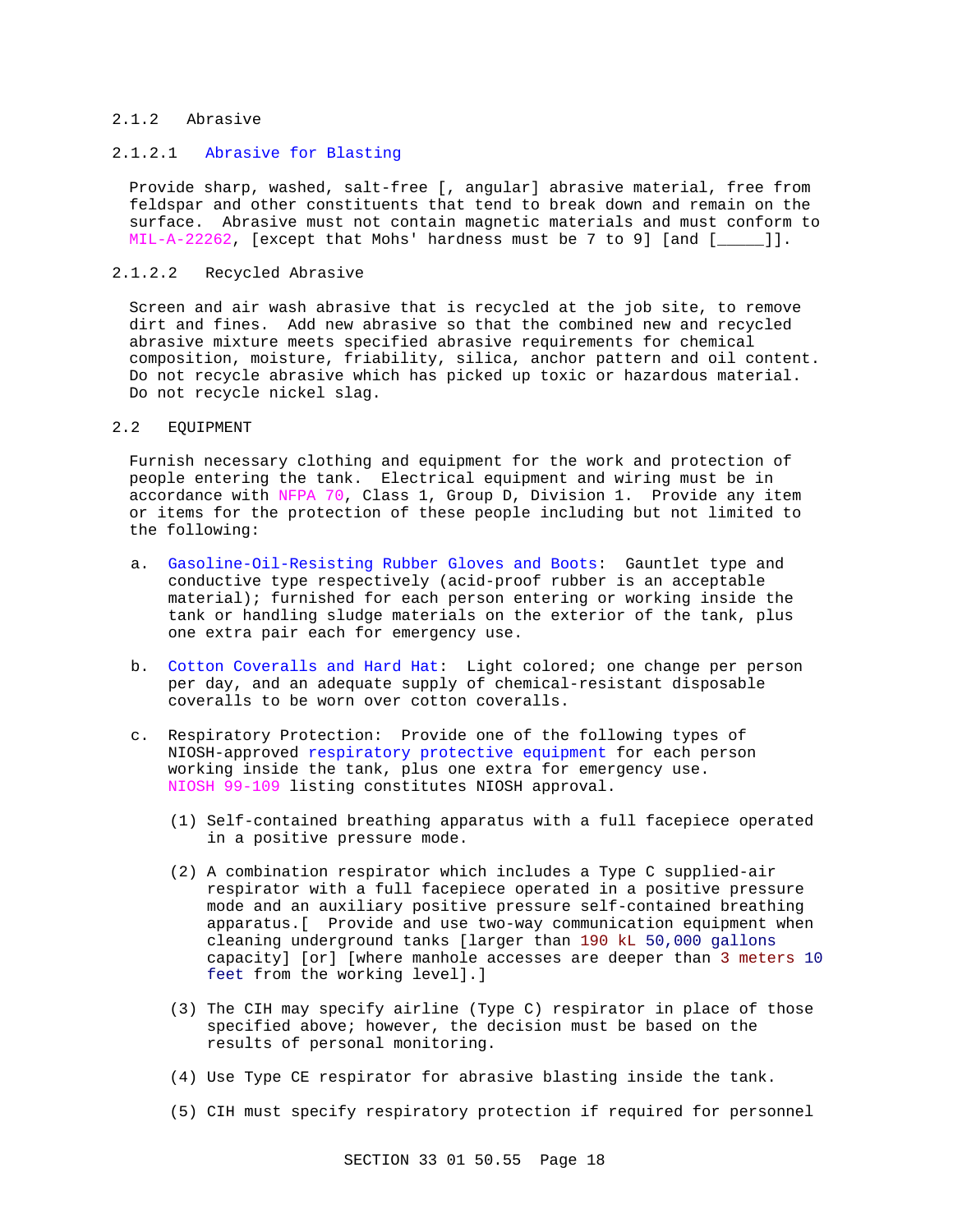handling sludge material outside of the tank.

- d. Safety Harness: For each person working inside tank, plus one extra for outside the tank.
- e. 13 mm 1/2-inch Diameter Life Rope of Required Length: For each person working inside the tank.
- f. Breathing-Air Supply Source: 29 CFR 1910.134.
- g. Combustible Gas Indicator [,Lead-in-Air Analyzer] [, Hydrogen-Sulfide (H2S) Indicator] [, Benzene Indicator] and Oxygen Meter. [Recommend a portable gas chromatograph or other more accurate instrument for the benzene indicator.]
- h. Shovels, Buckets, Brooms, Wrenches, Scrapers, Squeegees, Wire Brushes, Scrub-Brushes, Ladders, Staging, and Other Tools: Do not use brooms or brushes that have plastic or synthetic bristles.
- i. Lighting: UL 844, explosion-proof, minimum 540 lx 50 footcandle, floodlight type, or Mining Enforcement and Safety Administration (MESA) approved, explosion-proof, portable battery-powered light.
- j. Air Movers for Tank Ventilation: Explosion proof electrically operated or air driven. Nonferrous fan blades. Use velometers for measuring velocity.
- k. Disinfectant for Cleaning Face Masks: Cleaner-sanitizer for cleaning and disinfecting respirator facepieces as specified in 29 CFR 1910.134, Appendix B-2.
- l. Soap for Personnel Washing: Non-phosphate type.
- m. A.B.C. Fire Extinguishers: UL listed 2A: 40B: C, 2A: 20B: C, or 4A: 30B: C; minimum 7 kg 15 pound capacity.
- n. First Aid Kit: One 16-unit kit for each 25 persons.

## PART 3 EXECUTION

#### 3.1 PREPARATION FOR ENTRY

Prepare the tank for entry in accordance with NFPA 326. Isolate from sources of energy. Ensure vapors have been controlled or removed. Identify potential hazards and apply control measures to mitigate the hazards. Test and monitor atmospheric conditions to ensure conditions of the Marine Chemist Certificate safety designations have been met.

### 3.1.1 Isolation From Piping

For tank cleaning prior to out-of-service inspection and minor cold repairs, close the double block and bleed isolation valves and remove the body cavity plugs from the valves. Monitor the body cavity for fuel and maintain the valves in this condition for the duration of the cleaning, inspection, or minor cold repairs, not to exceed one month. Secure the valves in the closed position with mechanical means. Perform lockout tagout procedures on the valves.

For ordinary cleaning prior to out-of-service inspection and hot work or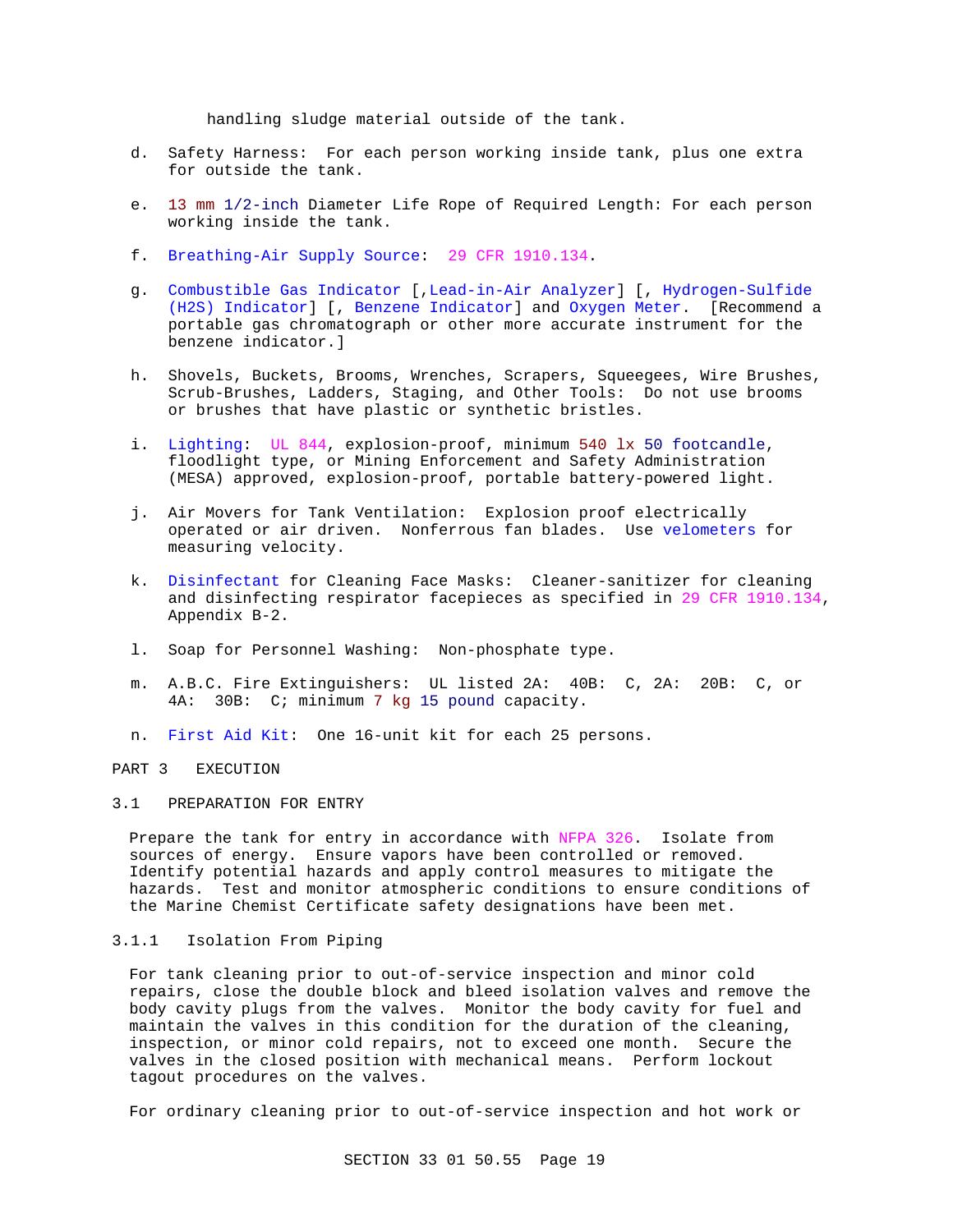when nozzles are not equipped with double block and bleed valves, or for outages lasting longer than one month, disconnect piping connected to the tank. Provide a solid-plate line blank between two flanges near the tank in accordance with ASME B16.48, or remove a valve or piece of pipe and provide a blind flange compliant with ASME B16.5 to isolate tank.[ For underground tanks where connected pipelines are buried, blind off the pipelines at the nearest valve box.] Isolation means must be of sufficient strength to withstand pressure which might be exerted by the product being blanked off, and must be gasketed on both sides if blind flange is inserted between two flanges. Do not disconnect piping or valves until it is certain the line has been defueled.

Isolate all piping connected to the tank. Perform lockout tagout procedures on any valve remaining connected to the tank.

# 3.1.1.1 Thermal Relief

Evaluate thermal relief capability on active facility piping isolated from the tank. Should isolation means result in a segment of active piping unprotected from thermal overpressure, provide temporary means consistent with API Std 521 to relieve the overpressure. Consult with operators to determine existing relief pressures and set temporary relief means to ensure overpressure does not occur.

## 3.1.2 Lockout Tagout

Perform lockout tagout on all electrical circuits and sources of energy to the tank in accordance with EM 385-1-1 and NFPA 326.

## 3.1.3 Removal of Ignition Sources

Remove sources of ignition from the cleaning area. Do not permit ignition producing devices, including matches, lighters or cigarettes, within 30 m 100 feet upwind and 60 m 200 feet downwind of a tank, or inside the tank farm, or within the tank firewall, whichever is farther.

## 3.1.4 Survey of Hazardous Areas

Carefully survey the entire area around the tank to be cleaned to ensure that there are no vapors present in the pit, low places, or hazardous areas and that all unauthorized personnel are cleared from the area. Ensure that there is no possibility of anyone smoking in the immediate vicinity. Hazardous areas are defined as follows:

- a. Interior of tanks.
- b. Areas within 30 meters 100 feet from points having flammable vapor emissions which, for example, are from the exhaust manholes of tanks under repair, open vents or pressure vacuum vents (breather valves) of active tanks in the vicinity of tanks under repairs or cleaning. CAUTION: Allowance must be made for 4 or more miles per hour winds by increasing the size of the hazardous area to a minimum of 60 meters 200 feet on the downward side.
- [ c. For aboveground tanks, all areas within a common impoundment dike up to the height of the dike walls and within 3 meters 10 feet in all directions of the exterior surfaces of tank shell and roof.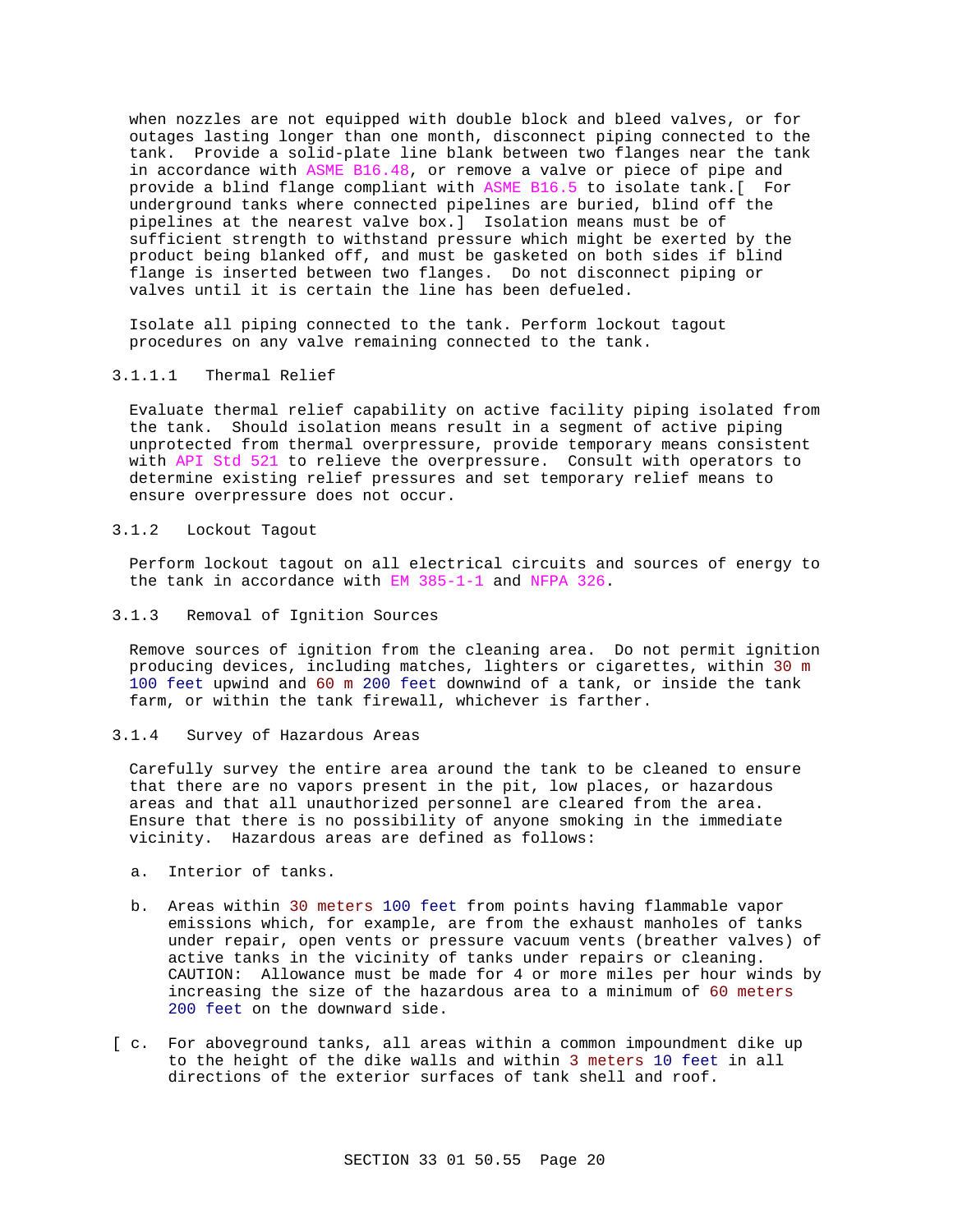### 13.2 PROJECT CONDITIONS

3.2.1 Cutting Tank Access Holes

#### 

NOTE: Use for tanks without manholes that are going to be demolished. For tanks that are going to remain in service contact the Contracting Officer if the tanks do not have a manhole. It may be more cost effective to install a new tank than cut a manhole in the shell. 

Tanks in this project may not have manholes.

 $3.2.2$ Permission for Each Entry Into a Tank

Obtain written permission from the Contracting Officer prior to each entry into a tank. Permission will be granted only under the following conditions:

- a. The Contractor's qualified supervisor is present.
- b. The Contractor's personnel have been briefed by the supervisor on the procedure and role of each employee in the event of an emergency.
- c. Required equipment is approved and properly located.
- d. Personnel are properly equipped with properly fitted protective equipment and have received adequate training from a qualified instructor.
- e. The entire area adjacent to the tank is secured.
- f. A minimum of two persons outside and two or more persons inside of each tank are provided at all times during cleaning operations.

NOTE: Lead limit of 50 micrograms per cubic meter is consistent with 29 CFR 1910.1025. 

- q. Tank air is monitored and corrective action is taken to ensure that the vapor concentration is less than 10 percent of the lower flammable limit (LFL) [, lead-in-air is less than 50 micrograms per cubic meter] [, hydrogen sulfide is less than 10 ppm permissible exposure level (PEL)] [, benzene is less than one ppm PEL] and oxygen content is a minimum of 19.5 percent.
- h. An NFPA certified "Marine Chemist" or CIH has certified that the tank is safe for hot work, and that the required special precautionary measures have been taken due to the potential health hazard to the worker that still exists, even when the vapor concentration is well below the LFL. The Contractor must be responsible for reviewing the record drawing(s) of the tank to be cleaned.
- i. People entering the area leave smoking materials such as cigarettes and flame-producing devices at a previously determined location.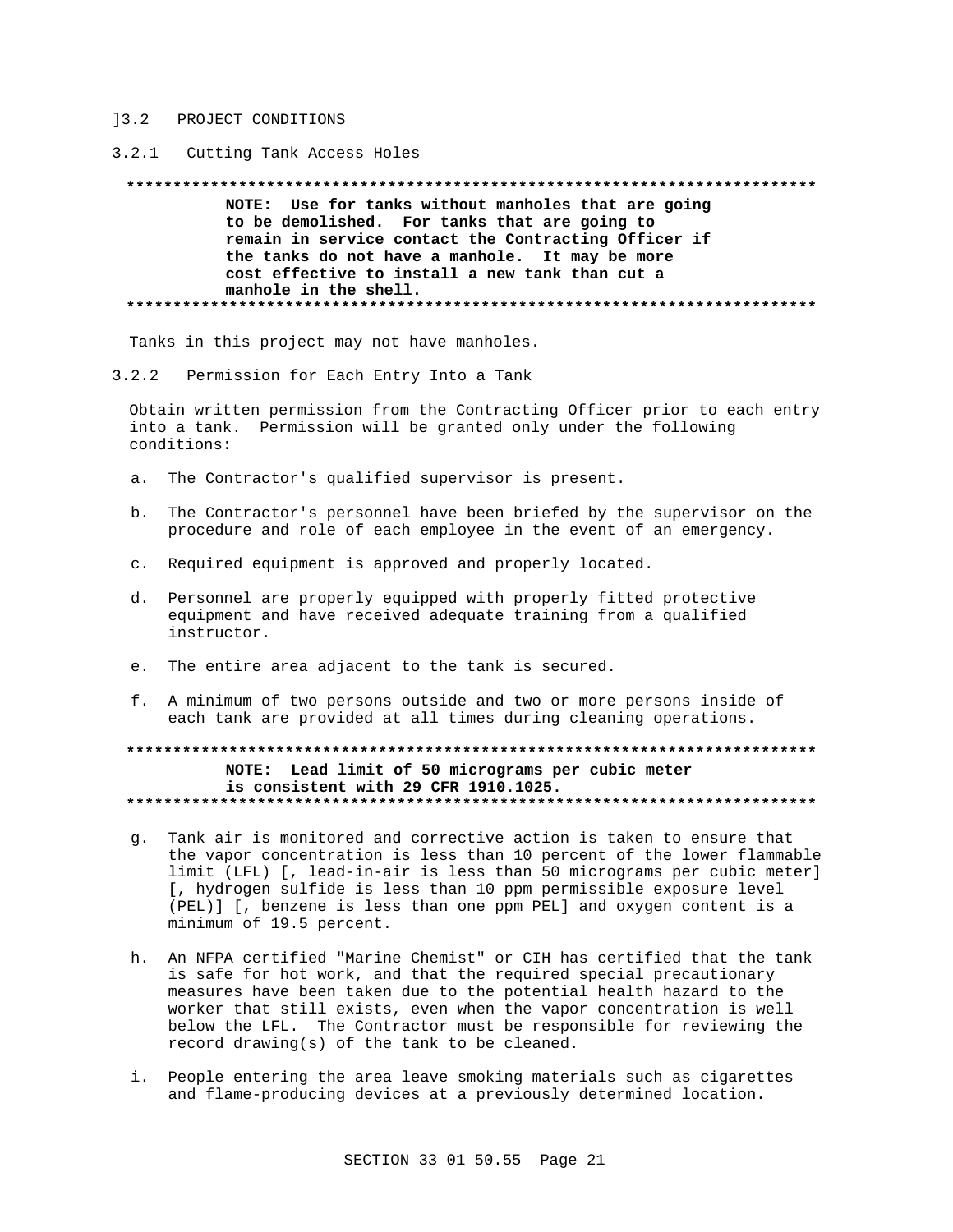- j. When work involves handling and disposal of hazardous waste, the Contractor has a copy of 40 CFR 260, 40 CFR 261, 40 CFR 262, 40 CFR 263, 40 CFR 264, 40 CFR 265, and 40 CFR 266 in his possession.
- k. Permit only personnel authorized in the safety plan within 100 feet of the tank perimeter.

#### $3.2.3$ Traffic Control

Direct traffic minimum 60 meters 200 feet away from the tank cleaning area. Set up road blocks and warning signs. Do not operate vehicles in hazardous areas.

## 3.2.4 Lavatory Facilities

NOTE: Obtain data for these paragraphs from the Commanding Officer of the individual Naval facility having tanks for cleaning. NOTE: Delete brackets and words within brackets if there is no leaded fuel in any tank. 

Arrange for lavatory and toilet facilities [and, in the case of tanks for leaded fuel, provide showers for bathing].

#### $3.2.5$ Miscellaneous

Ensure that the manufacturers have labeled containers holding products involving hazards in use or storage, in accordance with 29 CFR 1910.1200. Label containers used to store, transport, or dispose of hazardous waste in accordance with 40 CFR 260, 40 CFR 261, 40 CFR 262, 40 CFR 263, 40 CFR 264, 40 CFR 265, and 40 CFR 266 [and State Regulations]. Remove small objects of ferrous metal within the working areas to prevent the accidental striking of a spark. Place equipment upwind of tank openings at highest elevation possible; do not place in a spot lower than the surrounding terrain. Review drawings of the tank to be cleaned and brief workers on the location of pits, sumps, piping, or other tank appurtenances which could be hazardous to personnel. Provide floodlights to illuminate the work area without the need for battery operated handlights. Provide scaffolding, platforms, and ladders for secure, safe accessibility to tank surfaces. Install electrical equipment in accordance with API RP 500. Provide floodlights to illuminate the work area without the need for battery operated handlights. Do not use artificial lights inside tank until the tank is vapor-free.[ Unless otherwise approved by the Contracting Officer, do not heat tanks during winter to provide personnel comfort or melt ice.]

#### $3.2.5.1$ Grounding and Bonding for Equipment

Provide grounding and bonding for equipment which may generate static electricity [, including air hose to sandblast nozzle]. Do not pass the air hose through an area where flammable vapors may exist.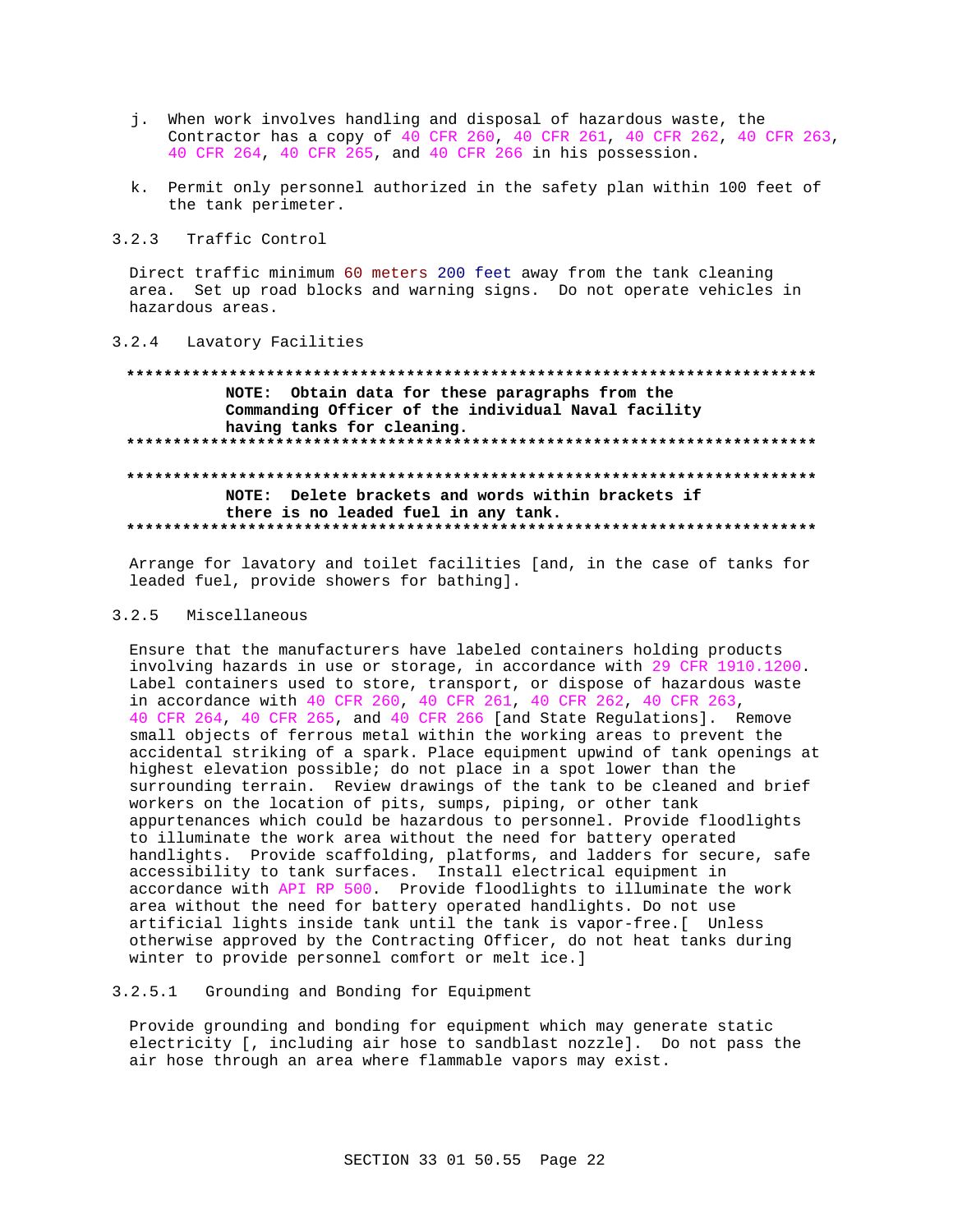## 3.2.5.2 Fire Extinguishers

## **\*\*\*\*\*\*\*\*\*\*\*\*\*\*\*\*\*\*\*\*\*\*\*\*\*\*\*\*\*\*\*\*\*\*\*\*\*\*\*\*\*\*\*\*\*\*\*\*\*\*\*\*\*\*\*\*\*\*\*\*\*\*\*\*\*\*\*\*\*\*\*\*\*\* NOTE: Coordinate with the local fire department to determine the minimum quantities of fire extinguishers for each specific job. \*\*\*\*\*\*\*\*\*\*\*\*\*\*\*\*\*\*\*\*\*\*\*\*\*\*\*\*\*\*\*\*\*\*\*\*\*\*\*\*\*\*\*\*\*\*\*\*\*\*\*\*\*\*\*\*\*\*\*\*\*\*\*\*\*\*\*\*\*\*\*\*\*\***

Furnish [two] [\_\_\_\_\_] carbon-dioxide fire extinguishers of minimum 7 kg 15 pounds capacity each, in the immediate vicinity of the work. Provide a continuous fire watch. CAUTION: Do not discharge high pressure carbon dioxide extinguishers where explosive vapors exist since the discharge can cause a spark which will ignite the vapors.

## 3.2.5.3 Disconnection of Pipelines

For normal tank cleaning prior to out-of-service (internal) inspection and minor cold repairs, close the double block and bleed valves on the tank nozzles connected to piping and remove the body cavity plugs from the bottoms of the valves and bleed the valves for the duration of the cleaning, inspection or minor cold repairs. Perform lock-out/tag-out procedures on the valves.

For cleaning prior to hot work or when nozzles are not equipped with double block and bleed valves, or for extended outages lasting longer than one month, disconnect pipelines connected to the tank. Provide a solid-plate blind flange between two flanges near the tank, or remove a valve or piece of pipe and provide a blind flange to prevent flammable material from entering the tank.[ For underground tanks where connected pipelines are buried, blind off the pipelines at the nearest valve box.] Blind flanges must be of sufficient strength to withstand pressure which might be exerted by the material being blanked off, and must be gasketed on both sides if blind flange is inserted between two flanges. CAUTION: Do not disconnect piping or valves until it is certain the line has been emptied of fuel.

## 3.2.5.4 Removal of Ignition Sources

Remove sources of ignition from the cleaning area. Do not permit ignition producing devices, including matches, lighters or cigarettes, within 30 meters 100 feet upwind and 60 meters 200 feet downwind of a tank, or inside the tank farm, or within the tank firewall, whichever is farther.

## 3.2.5.5 Survey of Hazardous Areas

Carefully survey the entire area around the tank to be cleaned to ensure that there are no vapors present in the pit, low places, or hazardous areas and that all unauthorized personnel are cleared from the area. Ensure that there is no possibility of anyone smoking in the immediate vicinity. Hazardous areas are defined as follows:

- a. Interior of tanks.
- b. Areas within 30 meters 100 feet from points having flammable vapor emissions which, for example, are from the exhaust manholes of tanks under repair, open vents or pressure vacuum vents (breather valves) of active tanks in the vicinity of tanks under repairs or cleaning. CAUTION: Allowance must be made for 6 or more km/h 4 or more miles per hour winds by increasing the size of the hazardous area to a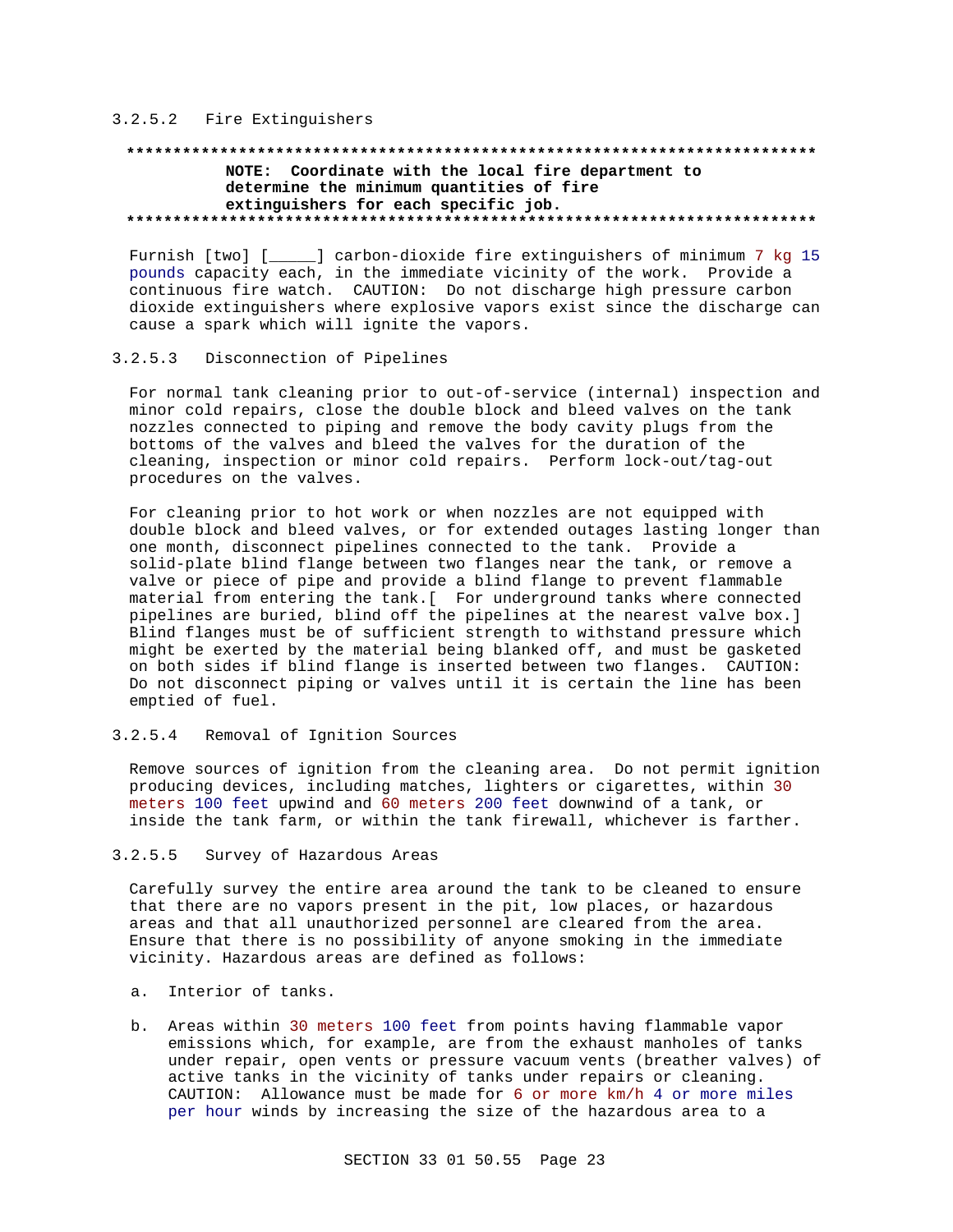minimum of 60 meters 200 feet on the downwind side.

- [ c. For aboveground tanks, all areas within a common impoundment dike up to the height of the dike walls and within 3 meters 10 feet in all directions of the exterior surfaces of tank shell and roof.
- ]3.2.5.6 Exit from a Tank During Emergencies

To permit quick, free exit from a tank during emergencies, keep the area around the tank openings and emergency routes clear of obstructions.

- 3.3 INSPECTION
- 3.3.1 Inspection of Equipment
- 3.3.1.1 Respirators

Respirator users must inspect their respirators in strict accordance with the instructions provided by the manufacturer.

3.3.1.2 Air Hose from Breathing-Air Supply

If air line respirators are used, ensure that:

- a. There are no breaks in outside covering;
- b. Condition of gaskets is good;
- c. Connections are tight; and
- d. There are no restrictions in the hose.
- 3.3.1.3 Safety Harness and Life Line

Ensure that:

- a. There is no frayed or weak material; and
- b. Condition of harness is good.
- 3.3.1.4 Breathing-Air Supply Source

Ensure:

- a. Good working condition;
- b. Location in vapor-free area;
- c. Compliance with 29 CFR 1910.134 for breathing air quality, frequency of air analysis, and presence of safety devices; and
- d. Backup air supply source.

3.3.1.5 Monitoring Equipment

Calibrate each day before use:

a. Combustible gas indicator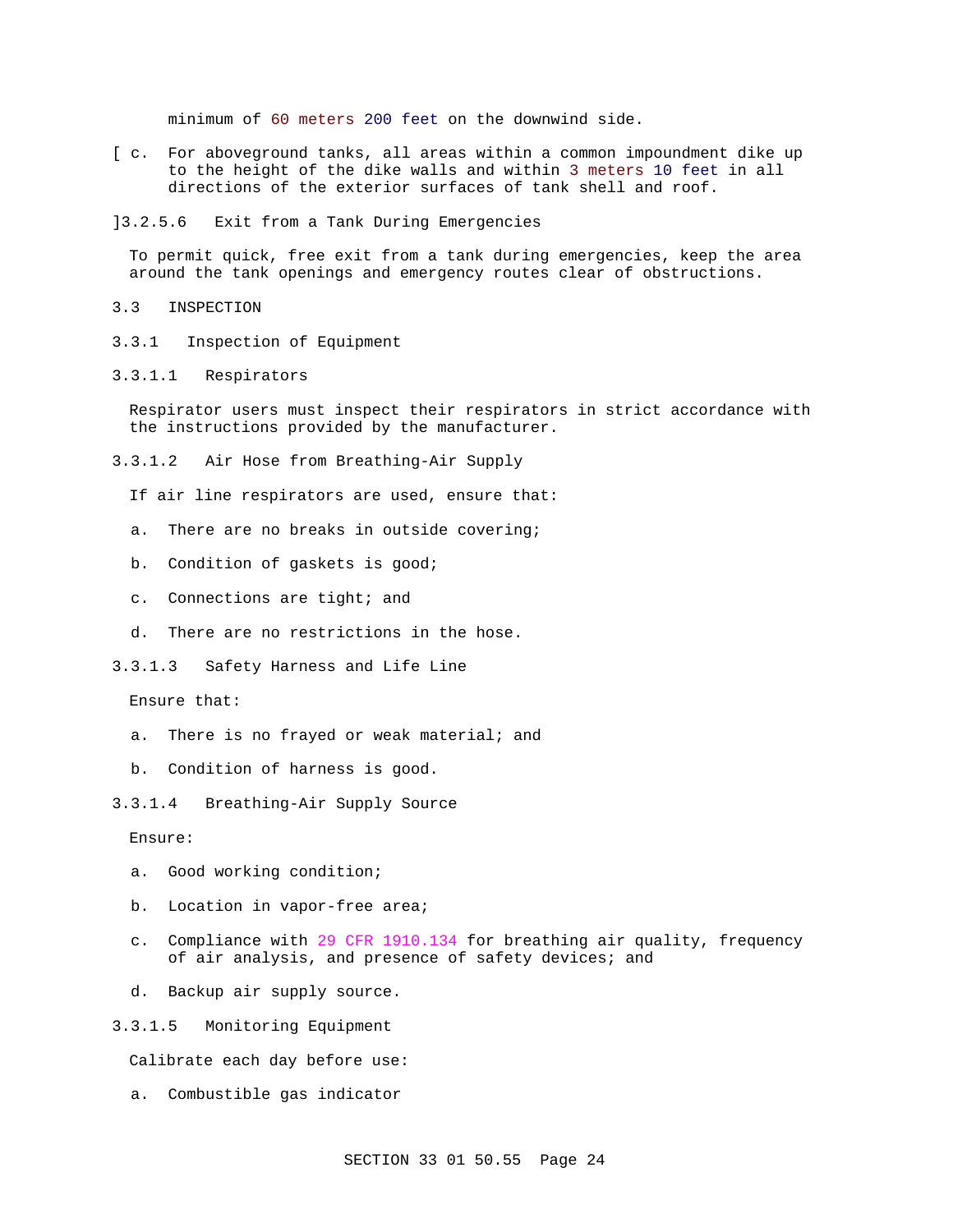- b. Oxygen meter
- [ c. H2S Indicator
- ][d. Lead-in-Air Analyzer
- ]3.3.1.6 Other Equipment

Ensure:

- a. Proper grounding and bonding;
- b. Explosion-proof motors; and
- c. Explosion-proof lighting.
- 3.3.2 Personnel Inspection
- 3.3.2.1 Clothing

Personnel for Proper Attire Commensurate with Hazards Involved: Check for:

- a. Clean clothing in good condition (wear freshly laundered clothing at the beginning of the job and at the start of each workday thereafter).
- b. Boots and gloves of approved type and in good condition.
- 3.3.2.2 Breathing-Air Supply

If air line respirators are used, ensure that air is supplied to the facepiece at a rate of 2 to 7 L/s 4 to 15 cfm. If self-contained breathing apparatus are used, ensure sufficient number of full replacement cylinders are available to last the duration of the job.

3.3.2.3 Harness and Lifeline

Harness and lifeline must be in good condition and properly attached.

3.3.2.4 Gum or Tobacco Chewing

Ensure that gum or tobacco chewing is prohibited.

3.3.2.5 Physical Defects or Injuries

Ensure that people have no physical defects or injuries which may prevent their wearing respirators or which may cause rescue to be difficult. No beards, sideburns, or large mustaches will be allowed on people who must wear respirators.

3.3.2.6 Alcoholic Beverages and Drugs

Ensure that people entering the tank are not under the influence of alcoholic beverages and drugs.

3.3.2.7 Counseling on Reproductive Hazards

Ensure that all employees have been counseled on and fully understand the reproductive hazards related to work in contaminated areas or in leaded gasoline or chemically contaminated tanks since they may be seriously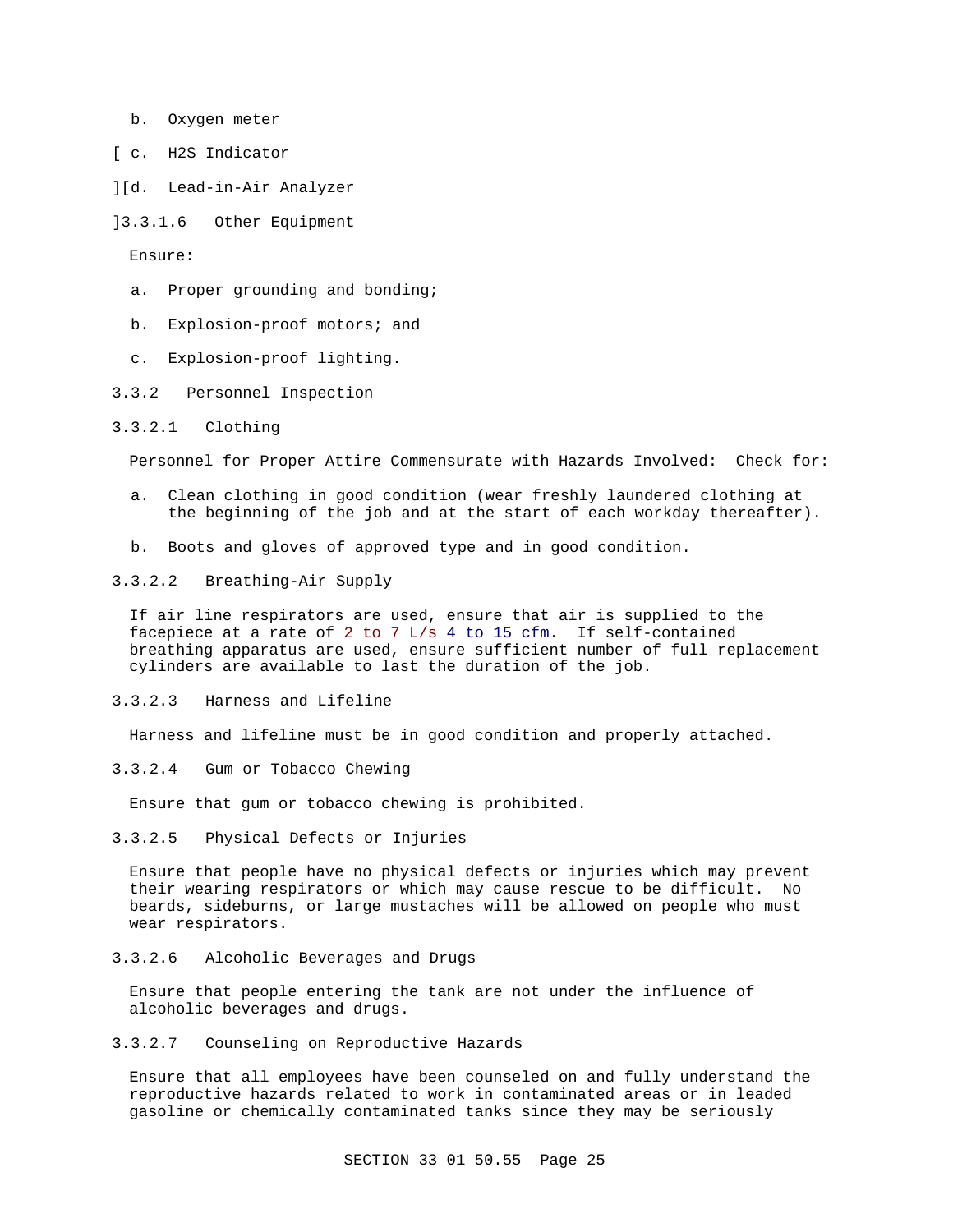affected by organic lead compounds or other chemical contaminants.

#### $3.3.2.8$ Hazardous Areas

Check hazardous areas as defined in paragraph SURVEY OF HAZARDOUS AREAS.

TABLE OF TANK HISTORY  $3\quad 4$ 

# NOTE: Data for these paragraphs should be obtained from the Commanding Officer of the individual facility having tanks for cleaning.

|  | Tank Number Tank |          | Tank     | Date        | Type of     | Type of | Remarks    |
|--|------------------|----------|----------|-------------|-------------|---------|------------|
|  |                  | Location | Capacity | Constructed | Lining (If  | Fuel    | from the   |
|  |                  |          |          |             | Applicable) |         | Last       |
|  |                  |          |          |             |             |         | Inspection |
|  |                  |          |          |             |             |         |            |
|  |                  |          |          |             |             |         |            |

#### $3.5$ FUEL REMOVAL

#### 

NOTE: Contact the fuel department of the nearest Naval Supply Center or Depot to determine if dirty residual fuel can be accepted by the Government for reclamation. If not reclaimed by the Government, consider the following. Depending on the amount of residual fuel remaining in the tank after pump down by the Government and the degree of fuel emulsification, the designer, in consultation with the activity, should decide on whether to require fuel/water separation under the scope of this Contract, dispose of the mixture as hazardous wastes if tests show presence of hazardous constituents, or use other options available to the Government. 

All possible fuel will be pumped or otherwise removed from the tank by the Government. Consider remaining fuel contaminated or waste fuel; [pump into 55 gallon drums or other suitable containers for disposal in accordance with approved procedures meeting [host nation, ] local, State, and Federal requlations] [provide oil/water separators for further recovery of fuels and turn over to the Government for use]. Dispose of remaining fuel emulsions in accordance with applicable [host nation,] local, State, and Federal regulations. Drums or tanks used for containerizing waste fuel will be furnished by the [Contractor] [Government]. Oil/water separator for fuel separation will be furnished by the [Contractor] [Government].

#### $3.6$ IDENTIFICATION OF TANKS WITH HAZARDOUS WASTE SLUDGES AND RESIDUES

NOTE: Information on the hazardous waste characteristics of the sludge in the tanks should be provided by the activity. If not, sampling and analysis must be conducted during the 0-35 percent design stage to properly define scope and costs.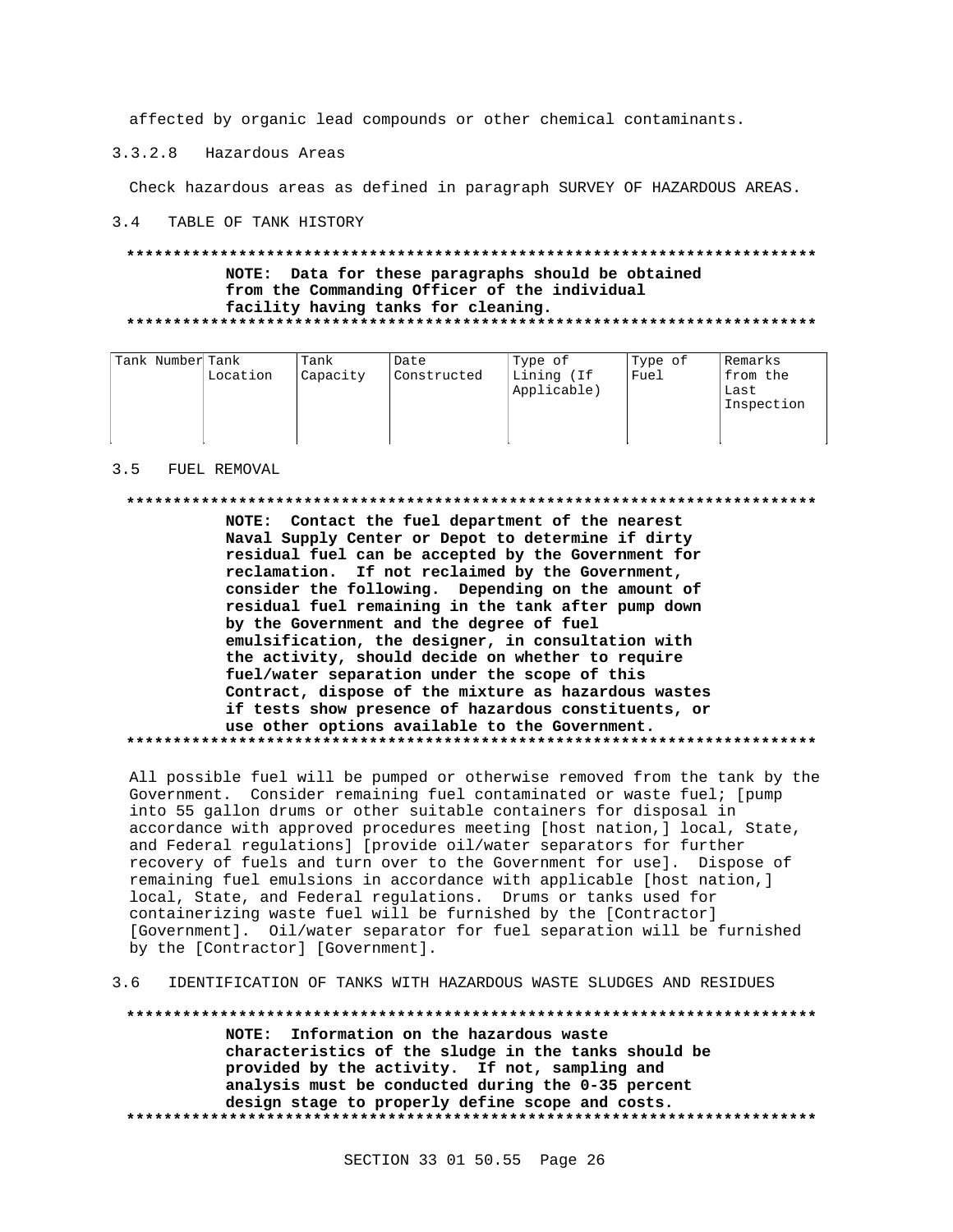The following [tank is][tanks are] known or suspected to contain hazardous wastes:

| Tank No. | Product | Hazardous Waste, Status, Type and Basis-known [or suspect] |
|----------|---------|------------------------------------------------------------|
|          | [MOGAS] | [Sludge and sandblast residue; ignitability and lead]      |

#### $3.7$ TANK CLEANING

For the interior of tanks [with floating roofs, the bottom and up the shell to the height of the floating roof][without floating roofs, the shell, bottom, columns, roof, rafters, and interior accessory system components such as pumps, piping, and ladders] must be cleaned [to bare metal][not to bare metal but only to the surface of sound lining or coating], free of rust, dirt, scale, loose material, fuel, oil, qrease, sludge, and other deleterious substances. [ Do not damage sound existing lining material. Remove unsound or loose lining or coating, and clean surfaces which became exposed to bare substrate.] Immediately notify the Contracting Officer if lining or coating is deteriorated or loose. [ For tanks with floating roofs, provide general cleaning of the top of the roof by means such as sweeping or vacuuming.]

## 3.7.1 Monitoring

## NOTE: Use for tanks with leaded gasoline hazard. Consult cognizant industrial hygienist regarding deletion if there is not leaded gasoline hazard.

Monitoring of airborne concentrations of lead must be in accordance with 29 CFR 1910.1025 of benzene in accordance with 29 CFR 1910.1028, and as specified herein. Air monitoring, testing, and reporting must be performed by a CIH or an Industrial Hygiene (IH) Technician who is under the direction of the CIH.

- a. The CIH or the IH Technician under the direction of the CIH must be on the jobsite directing the monitoring, and inspecting the work to ensure that the requirements of the Contract have been satisfied during the entire operation. [ The CIH must be located [ \_\_\_\_ ] during the entire tank cleaning operation.]
- b. Take personal air monitoring samples on employees who are anticipated to have the greatest risk of exposure as determined by the CIH. In addition, take air monitoring samples on at least 25 percent of the work crew or a minimum of two employees, whichever is greater, during each work shift.
- c. Submit results of air monitoring samples, signed by the CIH, within 2 working days after the air samples are taken. Notify the Contracting Officer immediately of exposure to lead at or in excess of the action level of 30 micrograms per cubic meter of air outside of the lead control area, and 0.5 ppm for benzene.

 $3.7.1.1$ Monitoring During Tank Cleaning Work

Perform personal and area monitoring during the entire tank cleaning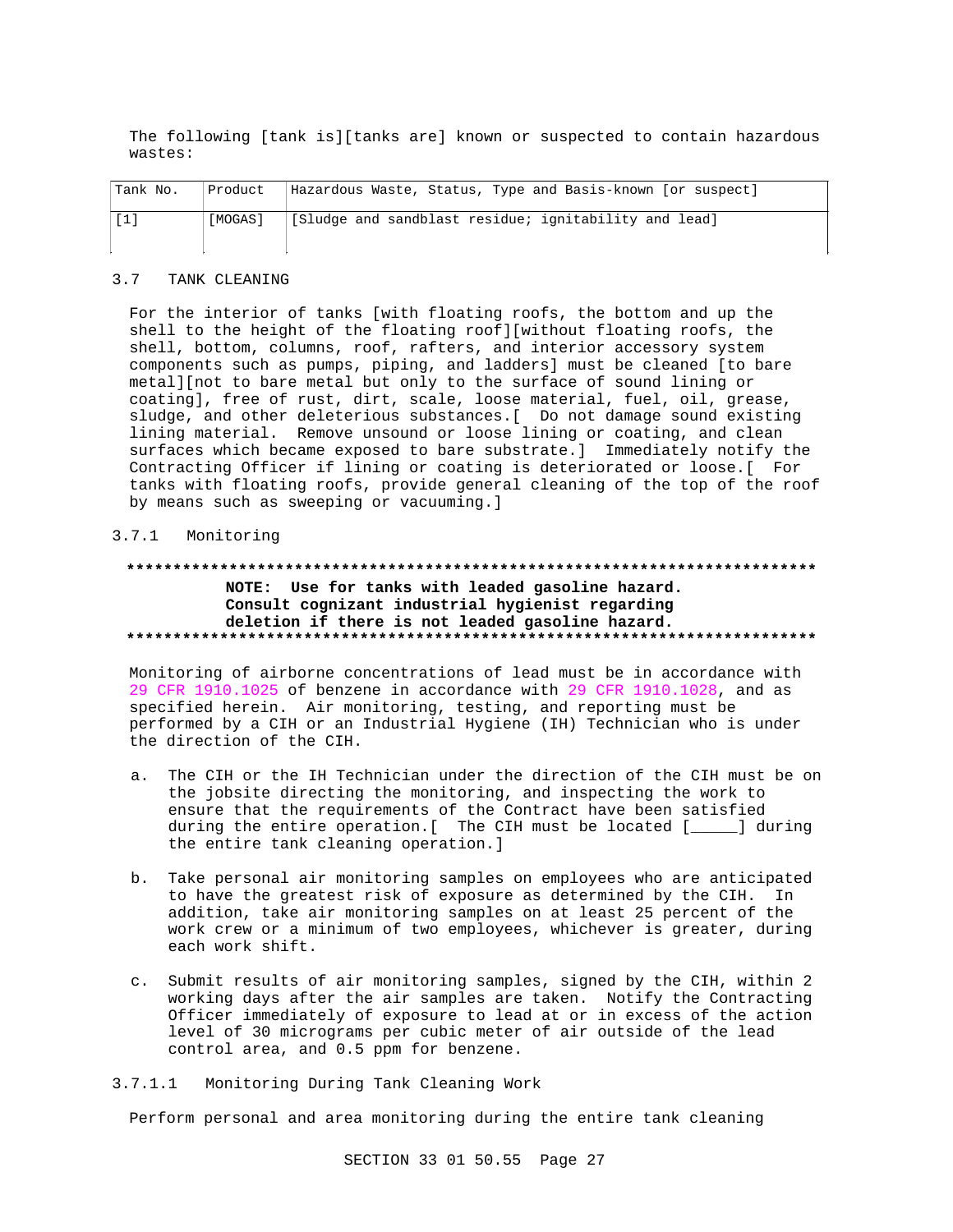operation. Sufficient area monitoring must be conducted at the physical boundary to ensure unprotected personnel are not exposed above 30 micrograms per cubic meter of air for lead and 0.5 ppm for benzene at all times. If the outside boundary lead levels are at or exceed 30 micrograms per cubic meter of air or the benzene levels are at or exceed 0.5 ppm, work must be stopped and the CIH must immediately correct the condition(s) causing the increased levels and notify the Contracting Officer immediately. The CIH must review the sampling data collected on that day to determine if condition(s) requires any further change in work methods. Tank cleaning work must resume when approval is given by the CIH. The Contractor must control the lead level outside of the work boundary to less than 30 micrograms per cubic meter of air and the benzene levels to less than 0.5 ppm at all times. As a minimum, conduct area monitoring daily on each shift in which tank cleaning operations are performed in areas immediately adjacent to the control area. For outdoor operations, at least one sample on each shift must be taken on the downwind side of the control area. If adjacent areas are contaminated, clean and visually inspect contaminated areas. The CIH must certify that the area has been cleaned of contamination.

[3.7.2 Lead Hazard Personnel Safety

## NOTE: Delete brackets and words within brackets if there is no leaded fuel in any tank.

Due to the lead hazard (inorganic and organic (TEL)) associated with this tank, comply with API Std 2015, and the applicable rules and regulations of the State of [Hawaii] [\_\_\_\_] and Federal Occupational Safety and Health Standards. If there is conflict among the API Publications, State, and Federal regulations; the most stringent criteria must apply. Ensure that the requirements for protective clothing and equipment, monitoring to determine exposure levels, and all other relevant controls are complied with. Ensure that employees are counseled on the reproductive hazards associated with lead.

][3.7.3 Precautions for Airborne Lead

NOTE: Delete brackets and words within brackets if there is no leaded fuel in any tank. NOTE: The following paragraphs can be inserted into the appropriate section (demolition, tank coating, or repair/modifications) for follow on work to the tank. 

Since the tank is a known lead hazard, the Contractor must, in accordance with API Std 2015, ensure that the workers inside the tank wear the appropriate protective clothing and respiratory equipment as prescribed by API Std 2015 for the duration of the tank cleaning. Use only the types of respirators specified for "Respiratory Protection" under paragraph EQUIPMENT. After completion of the cleaning operation, the Contractor has the option of allowing people to enter the tank without respiratory protective equipment, only after lead-in-air analysis has been obtained in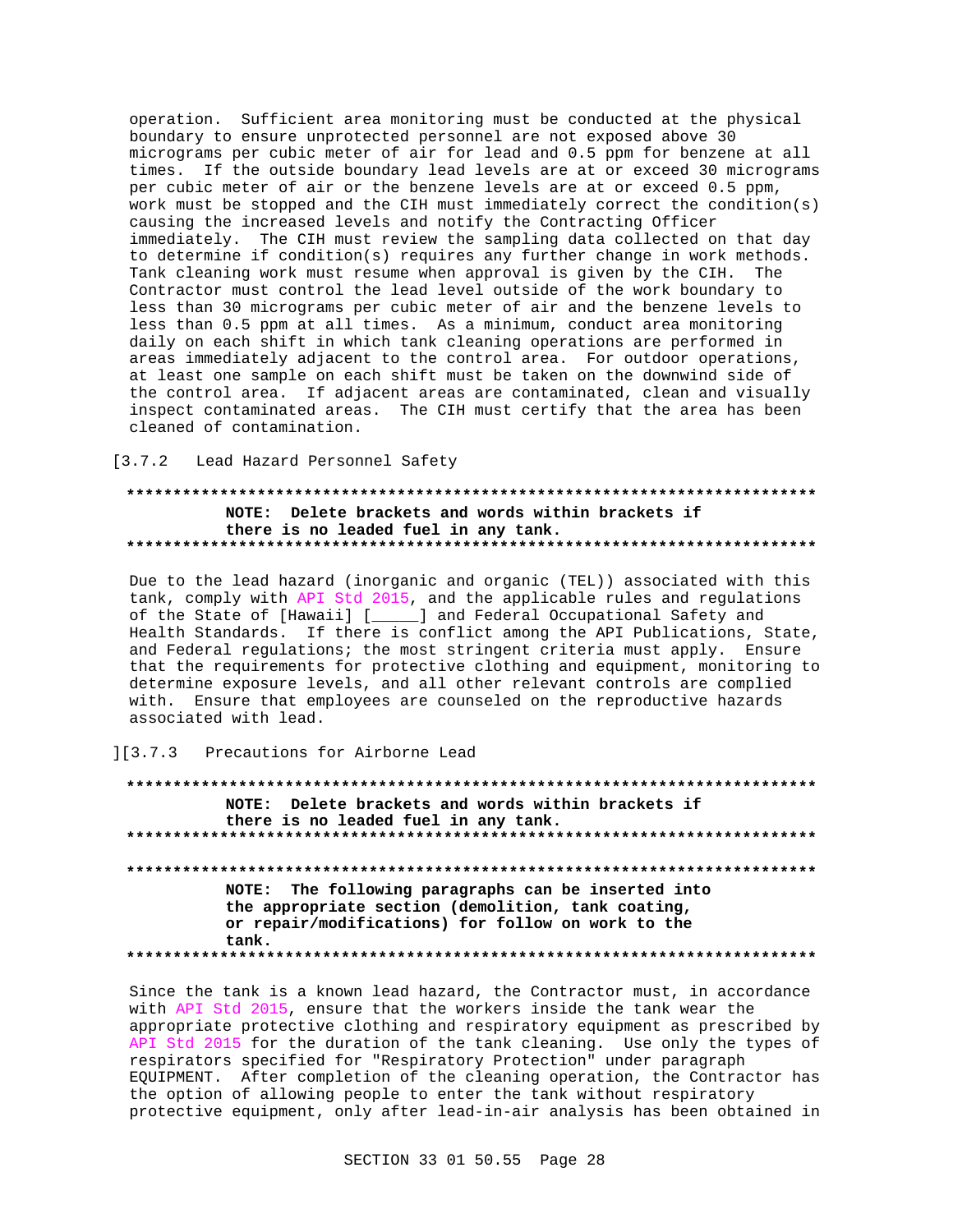accordance with API Std 2015.

]3.7.4 Water, Sediment, and Sludge Analysis

**\*\*\*\*\*\*\*\*\*\*\*\*\*\*\*\*\*\*\*\*\*\*\*\*\*\*\*\*\*\*\*\*\*\*\*\*\*\*\*\*\*\*\*\*\*\*\*\*\*\*\*\*\*\*\*\*\*\*\*\*\*\*\*\*\*\*\*\*\*\*\*\*\*\***

**NOTE: All wastes must be tested prior to tank cleaning, by the Government and by the Contractor, regardless of the tank's past history as to the storage of leaded fuel.**

**Use this paragraph if the Government has already tested the water, sediment, and sludge. If at all possible, the Government must perform the necessary tests to determine if the wastes are hazardous or nonhazardous prior to bid. The Government test results should be presented in the Specification and used as a basis for bidding. This does not preclude independent testing required of the Contractor to verify the Government analysis. For Air Force projects, check latest Air Force requirements for handling of hazardous waste materials.**

**40 CFR Part 261 is the EPA criteria for hazardous waste. The concern with leaded fuel or any other lead product is the characteristic of toxicity. If the sample contains 5 mg/liter or more of lead, then the sample is considered a hazardous waste. The test method to determine the lead concentration is specifically defined in 40 CFR Part 261 and does not distinguish between inorganic and organic (TEL) lead. The dangers associated with organic lead (TEL) is related to personnel safety (its absorption into the human body through the skin or respiratory system) and is of no concern to EPA with regards to the handling and disposal of hazardous wastes. The EPA test measures the concentration of total lead which leaches out into solution. Lead in its pure or stable forms, such as lead weights, that does not leach out into the test solution, is not a hazardous waste.**

**The EPA has a test procedure called Toxicity Characteristic Leaching Procedure (TCLP). Changes may be required to specifications and cost estimates because of expanded testing requirements. \*\*\*\*\*\*\*\*\*\*\*\*\*\*\*\*\*\*\*\*\*\*\*\*\*\*\*\*\*\*\*\*\*\*\*\*\*\*\*\*\*\*\*\*\*\*\*\*\*\*\*\*\*\*\*\*\*\*\*\*\*\*\*\*\*\*\*\*\*\*\*\*\*\* \*\*\*\*\*\*\*\*\*\*\*\*\*\*\*\*\*\*\*\*\*\*\*\*\*\*\*\*\*\*\*\*\*\*\*\*\*\*\*\*\*\*\*\*\*\*\*\*\*\*\*\*\*\*\*\*\*\*\*\*\*\*\*\*\*\*\*\*\*\*\*\*\*\* NOTE: When Government disposal of hazardous waste has been determined to be the most practical method of disposal, include the option for delivery of waste to the Government. Add details if necessary. \*\*\*\*\*\*\*\*\*\*\*\*\*\*\*\*\*\*\*\*\*\*\*\*\*\*\*\*\*\*\*\*\*\*\*\*\*\*\*\*\*\*\*\*\*\*\*\*\*\*\*\*\*\*\*\*\*\*\*\*\*\*\*\*\*\*\*\*\*\*\*\*\*\***

The water, sediment, and sludge remaining in the tank contain the following quantities of leachable metals as analyzed by the Government in accordance with 40 CFR 261.

a. Water: [\_\_\_\_\_]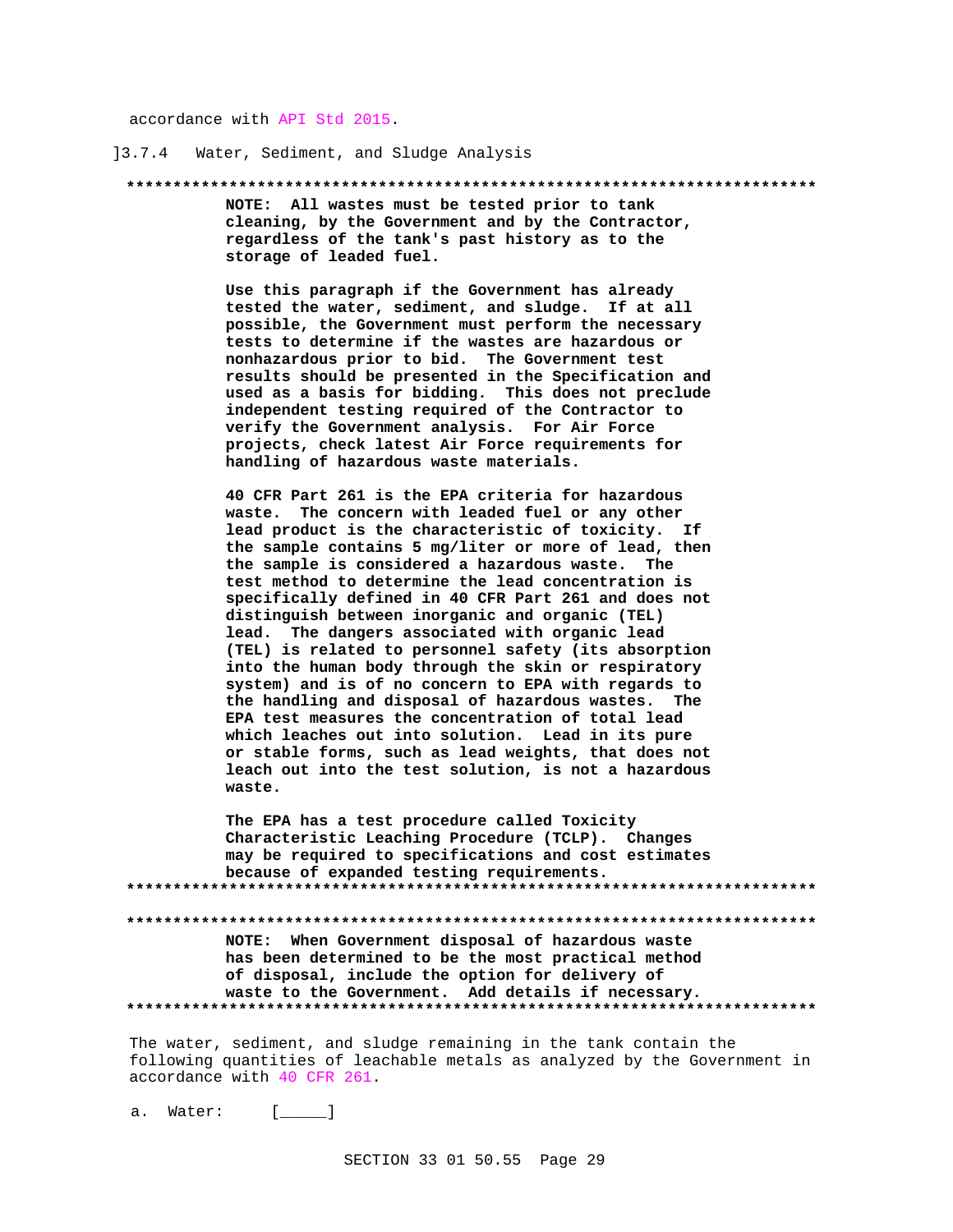- b. Sediment: [\_\_\_\_\_]
- c. Sludge: [\_\_\_\_\_]

The Government analysis indicates that the water, sediment, and sludge are [nonhazardous] [hazardous]. The Contractor will be responsible for independently testing the water, sediment, and sludge in accordance with 40 CFR 261 to verify the above. Submit laboratory reports to the Contracting Officer describing sampling and testing procedures used, test results, and findings. If the results differ such that the Contractor must handle the waste differently from the method specified, notify the Contracting Officer, and the Contractor will be subject to an equitable adjustment to the Contract under the Changes clause of the Contract Clauses. If the Contractor's tests determine that the water, sediment, and sludge are hazardous, then the hazardous wastes must be packaged, labeled, stored, transported, treated and disposed of in accordance with 40 CFR 260, 40 CFR 261, 40 CFR 262, 40 CFR 263, 40 CFR 264, 40 CFR 265, and 40 CFR 266. Transporters, storers, treaters and disposers must be certified and have EPA ID numbers. Payment for disposal of hazardous waste will not be made until a completed hazardous waste manifest from the treatment or disposal facility is returned, and a copy furnished to the Government.[ Deliver hazardous waste to the Government for disposal [as directed by the Contracting Officer.] [\_\_\_\_\_.]] Nonhazardous or hazardous wastes must be handled and disposed of as described below.

#### 3.7.5 Water Removal and Disposal

**\*\*\*\*\*\*\*\*\*\*\*\*\*\*\*\*\*\*\*\*\*\*\*\*\*\*\*\*\*\*\*\*\*\*\*\*\*\*\*\*\*\*\*\*\*\*\*\*\*\*\*\*\*\*\*\*\*\*\*\*\*\*\*\*\*\*\*\*\*\*\*\*\*\* NOTE: The Government should estimate and indicate the quantity of water, sludge, sediment, and fuel, if any, remaining in the tank so that the Contractor can be more responsive in his bidding. Verify availability of Government disposal facilities. \*\*\*\*\*\*\*\*\*\*\*\*\*\*\*\*\*\*\*\*\*\*\*\*\*\*\*\*\*\*\*\*\*\*\*\*\*\*\*\*\*\*\*\*\*\*\*\*\*\*\*\*\*\*\*\*\*\*\*\*\*\*\*\*\*\*\*\*\*\*\*\*\*\* \*\*\*\*\*\*\*\*\*\*\*\*\*\*\*\*\*\*\*\*\*\*\*\*\*\*\*\*\*\*\*\*\*\*\*\*\*\*\*\*\*\*\*\*\*\*\*\*\*\*\*\*\*\*\*\*\*\*\*\*\*\*\*\*\*\*\*\*\*\*\*\*\*\* NOTE: When Government disposal of hazardous waste has been determined to be the most practical method of disposal, include the option for delivery of waste to the Government. Add details if necessary. \*\*\*\*\*\*\*\*\*\*\*\*\*\*\*\*\*\*\*\*\*\*\*\*\*\*\*\*\*\*\*\*\*\*\*\*\*\*\*\*\*\*\*\*\*\*\*\*\*\*\*\*\*\*\*\*\*\*\*\*\*\*\*\*\*\*\*\*\*\*\*\*\*\* \*\*\*\*\*\*\*\*\*\*\*\*\*\*\*\*\*\*\*\*\*\*\*\*\*\*\*\*\*\*\*\*\*\*\*\*\*\*\*\*\*\*\*\*\*\*\*\*\*\*\*\*\*\*\*\*\*\*\*\*\*\*\*\*\*\*\*\*\*\*\*\*\*\* NOTE: Land application of non-hazardous wastes such as onto surrounding grounds or inside the berm may be subject to local, State, and Federal groundwater protection regulations. Designer must check for site-specific regulatory restrictions. Based on tests to determine the character of the wastewater, an assessment should be made for any need to pretreat the nonhazardous wastes through oil-water separators or filters prior to land application, when such disposal is allowed. \*\*\*\*\*\*\*\*\*\*\*\*\*\*\*\*\*\*\*\*\*\*\*\*\*\*\*\*\*\*\*\*\*\*\*\*\*\*\*\*\*\*\*\*\*\*\*\*\*\*\*\*\*\*\*\*\*\*\*\*\*\*\*\*\*\*\*\*\*\*\*\*\*\***

Pump or otherwise remove water from the tank. Ensure that the sludge and sediment are not pumped out or mixed with the water. There are [\_\_\_\_\_] gallons of [nonhazardous] [hazardous] water that [can be disposed of into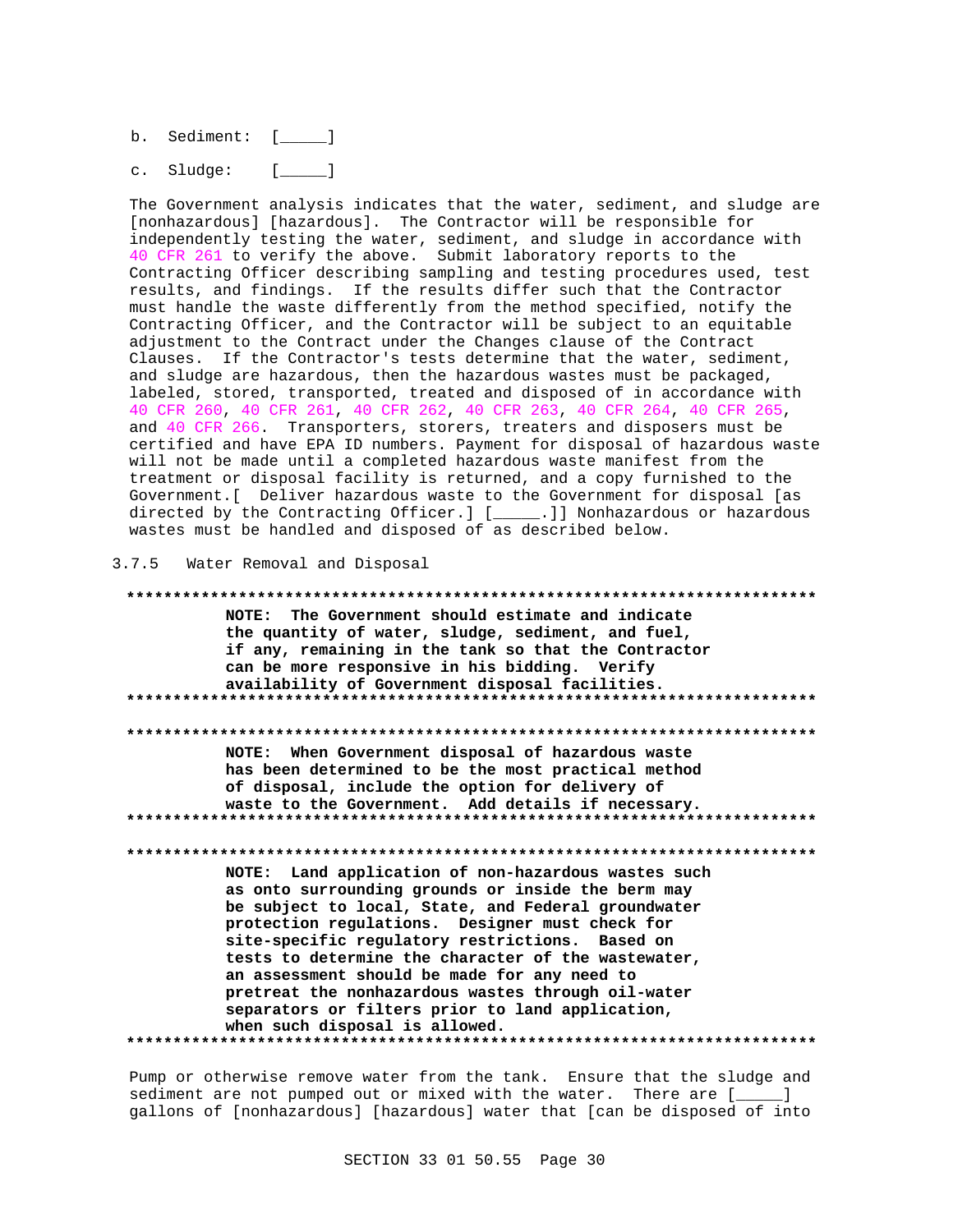the berm area.] [must be packaged, labeled, stored, transported, treated, and disposed of in accordance with 40 CFR 260, 40 CFR 261, 40 CFR 262, 40 CFR 263, 40 CFR 264, 40 CFR 265, and 40 CFR 266. I Deliver hazardous waste to the Government for disposal [as directed by the Contracting  $Officer]$  [ $\_\_\_\_\]$ .]

 $3.7.6$ Sludge and Sediment Removal and Disposal

Squeegee or brush any sludge, sediment, or other loose material into piles, shovel into buckets or other suitable containers, and remove from the tank.

 $3.7.6.1$ Sludge Disposal Using [Landfill] [Berm]

NOTE: Select the applicable paragraph(s) from the following: NOTE: The Government should estimate and indicate the quantity of water, sludge, sediment, and fuel, if any, remaining in the tank so that the Contractor can be more responsive in his bidding. Verify availability of Government disposal facilities. NOTE: Disposal of sludge and sediment in the berm area may interfere with the Contractor's operations if storage or lay down of materials within the berm is planned. State permit may be required for disposal in the berm area and should be obtained by the Government prior to advertising for bids. 

There are [\_\_\_\_\_] barrels of nonhazardous sediment and sludge in the tank that can be disposed of in [the berm area] [sanitary landfill]. [ Spread nonhazardous sludge as uniformly as possible over the area in a maximum 3-inch thick layer for weathering in the berm area. Fence the area temporarily and mark with a wood or metal sign. When the ambient temperatures are above zero degrees C 32 degrees F, the weathering period must be a minimum of 4 weeks. For colder temperatures, the weathering period must be extended by the number of days the temperature falls below zero degrees C 32 degrees F. After the required time elapses, remove the signs and fences.]

[ Sludge Disposal Using Reclamation Plant

NOTE: The Government should estimate and indicate the quantity of water, sludge, sediment, and fuel, if any, remaining in the tank so that the Contractor can be more responsive in his bidding. Verify availability of Government disposal facilities. 

There are [\_\_\_\_\_] barrels of nonhazardous sediment and sludge in the tank that must be delivered to the Government for disposal in the Government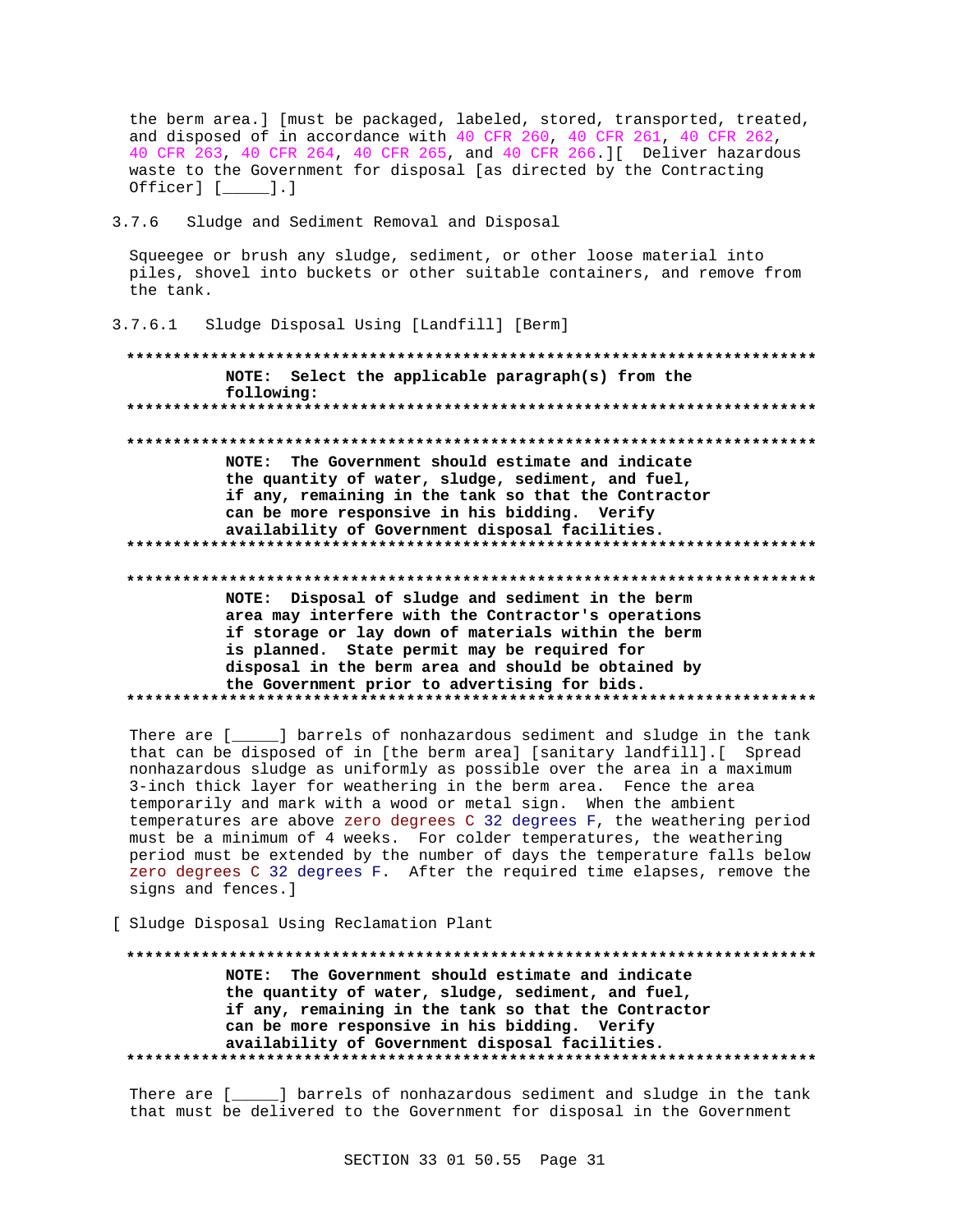operated oily waste reclamation plant.

][Removal of Sludge

## NOTE: The Government should estimate and indicate the quantity of water, sludge, sediment, and fuel, if any, remaining in the tank so that the Contractor can be more responsive in his bidding. Verify availability of Government disposal facilities.

There are [\_\_\_\_\_] barrels of hazardous sediment and sludge in the tank that must be disposed of by the Contractor. Package, label, store, transport, treat, and dispose of hazardous sludge and sediment in accordance with 40 CFR 260, 40 CFR 261, 40 CFR 262, 40 CFR 263, 40 CFR 264, 40 CFR 265, and 40 CFR 266.

[[Delivery of Sludge to the Government

#### 

NOTE: When Government disposal of hazardous waste has been determined to be the most practical method of disposal, include the option for delivery of waste to the Government. Add details if necessary. 

NOTE: The Government should estimate and indicate the quantity of water, sludge, sediment, and fuel, if any, remaining in the tank so that the Contractor can be more responsive in his bidding. Verify availability of Government disposal facilities. 

There are  $[$ \_] barrels of hazardous sediment and sludge in the tank that must be delivered to the Government for disposal. Package, label, accumulate, transport, treat, and dispose of hazardous sludge and sediment in accordance with 40 CFR 260, 40 CFR 261, 40 CFR 262, 40 CFR 263, 40 CFR 264, 40 CFR 265, and 40 CFR 266.

 $] 3.7.7$ Washing

#### 

NOTE: This paragraph is applicable to concrete or steel tanks. Only water must be used as the first preference. Steel tanks which have contained light products can normally be cleaned by washing down with fresh water under pressure. Detergent must be considered, if water by itself will be inadequate to remove all fuel residue. Use detergent, if the tank service will be changed from leaded fuel to unleaded fuel. The detergent and solvent solution should be specified only if the tank is expected to be heavily coated with fuel residue. The choice of cleaning agent must be based on the type of fuel stored in the tank and the conditions expected. Consider brush blasting to minimize the use of water.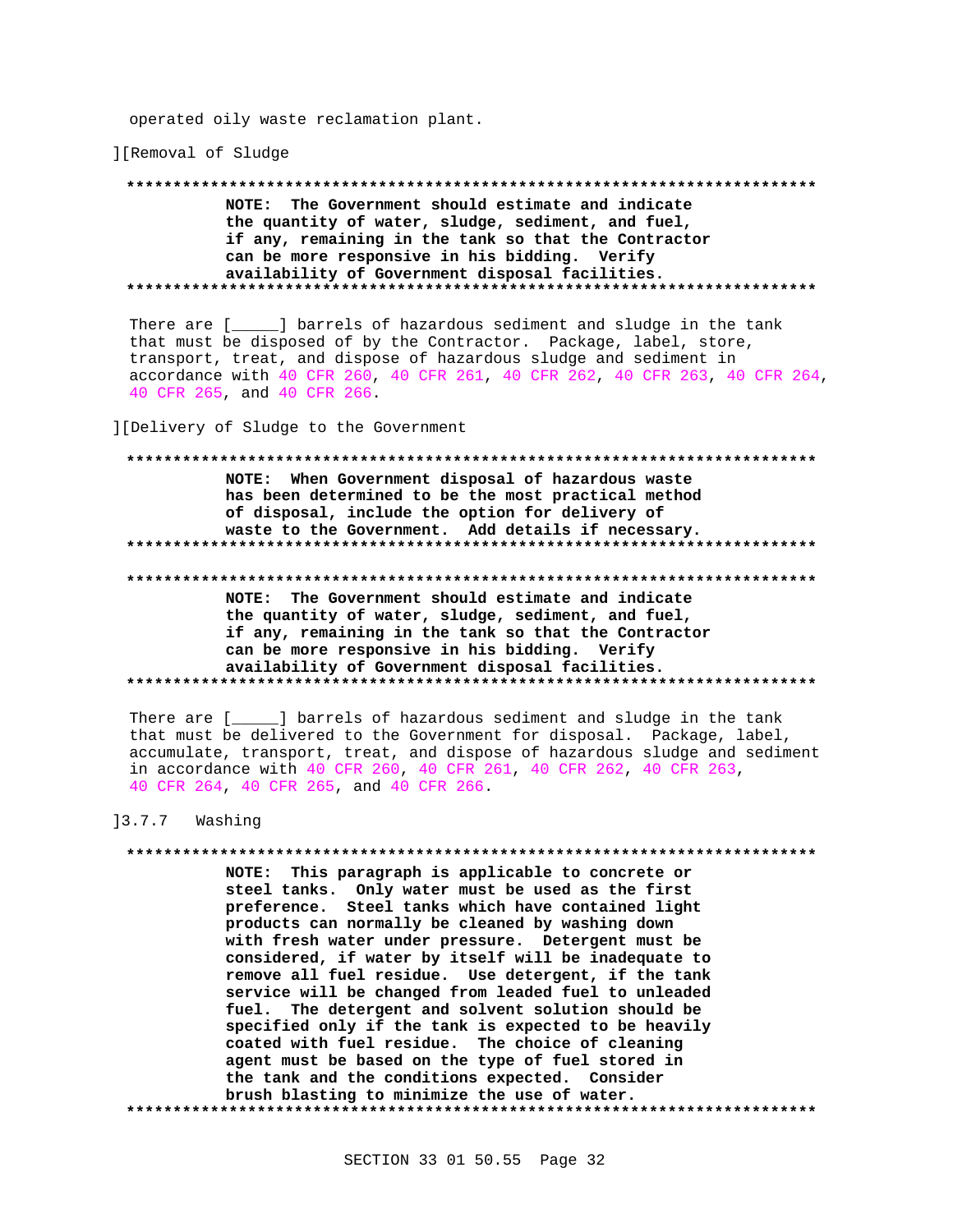After water, fuel, and sludge have been removed, thoroughly wash the tank interior. Contractor must limit the water pressure during washing so that it does not cause damage to the existing coating. Contractor must clean a representative test panel with their planned washing procedure. Test panel access must be provided to and examined by the Contracting Officer to determine whether coating damage is occurring as a result as a result of the Contractor's washing procedure. Contractor must modify water temperature and pressures based on cleaning test panel results. Maximum allowable pressure on coated surfaces must be [1380 Kpa] [200 psig] ] and maximum allowable temperature of wash water must be [57 degree  $\mathbf{L}$ C] [135 degrees F] [\_\_\_\_\_]. Prior to cleaning the tank, tests must be conducted to determine the minimum distance of the nozzle to the steel to prevent damage to the tank coating. Perform Quality Control to inspect the cleaning during the process to ensure the coating is not being removed. Minimize the use of water; substitute brush blasting when practical. Start washing at the top of the walls and columns and work down to the floor. Wash the floor last starting from the sides and working towards the sump. Wash to remove oil, sludge, wax, tar, and other fuel residue adhering to the surface. Wash by any one or a combination of the following methods:

## NOTE: Select the applicable paragraph(s) from the following:

- [ a. Use only fresh water under pressure.
- ][a. Apply a detergent conforming to FS 0-D-1276 by spray or brush and soak approximately 30 minutes.
- ][a. Apply a detergent cleaning solution by spray or brush and allow to soak approximately 30 minutes. The cleaning solution must be either a one-to-one ratio of detergent conforming to FS 0-D-1276 and solvent conforming to MIL-PRF-680 or an equivalent commercial cleaning agent as approved by the Contracting Officer.
- ] b. Hand-scrub the surfaces vigorously with long-handled stiff-bristle brushes. Wet the brushes intermittently with fresh [cleaning agent] during scrubbing process. For heavily oil-soaked areas which still appear to retain some residue after first scrubbing, [give a second application of cleaning agent and repeat the scrub process a second time.] [scrub until clean.]
	- c. Rinse the surfaces thoroughly with fresh water.
	- d. Brush-off blast clean.
- $3.7.8$ Wash Water, [Detergent Solution,] and Sediment Removal

During the washing process, operate a portable pump continuously with suction hose extended to the tank bottom to remove water, [detergent,] dirt, oil, or other loose materials washed off. Following the final rinse, pump, squeegee, and mop the tank dry.

a. Prior to discharge or disposal, test the wash water, sediment, and sludge in accordance with paragraph WATER, SEDIMENT, AND SLUDGE ANALYSIS. The Contractor must furnish temporary tanks to hold water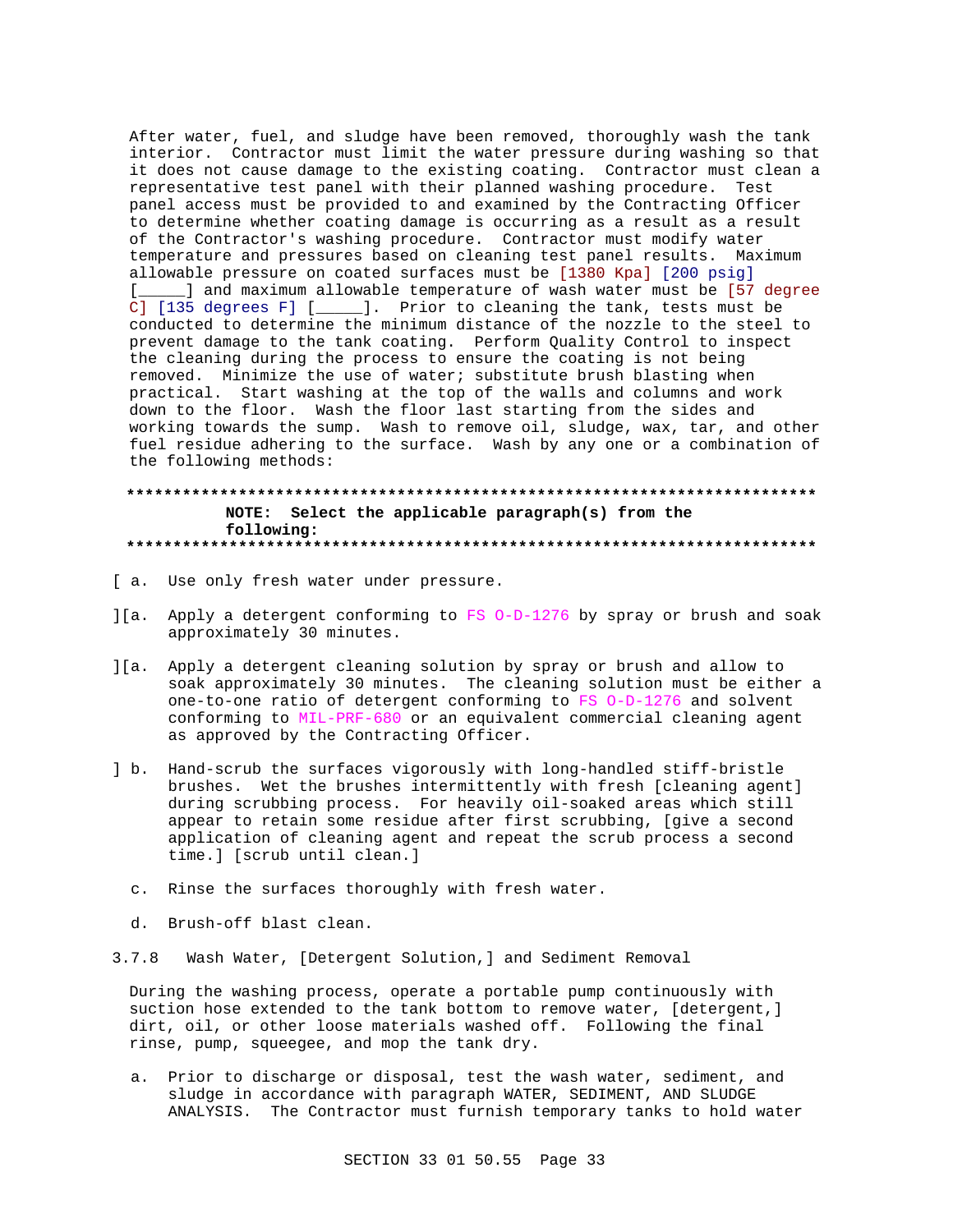and detergent solution until testing is completed.

NOTE: Select the applicable paragraph(s) from the following: NOTE: Use the first paragraph if only fresh water is used for washing. [b. The wash water is [nonhazardous and can be disposed of in the berm area.] [hazardous and must be handled in accordance with paragraph WATER, SEDIMENT, AND SLUDGE ANALYSIS. ]  $\mathbf{1}$ NOTE: Use the second paragraph if detergent or solvent is used for washing or if wash water only is to be discharged to a sanitary sewer. Verify existence of industrial waste treatment and oil reclamation plants; if not available, revise wording and include list of pollutants and discharge limits for which discharge into local sanitary sewerage system is permissible. NOTE: Designer should check with owner/operator of Navy or municipal sewer system if dumping waste water into sewers will be allowed and describe special conditions which Contractor must follow. Obtain necessary permits and permission to discharge to sanitary sewers prior to advertising for bids. 

[b. The water and detergent solution is nonhazardous and can be disposed of into the [Navy] [municipal] sewer system. The Contractor must ensure that the wash water does not exceed the discharge limitations listed below. Notify the Contracting Officer and the [Navy] [municipal] sewage treatment plant operator at least 24-hours prior to discharge into the sanitary sewer at Phone No. [  $\Box$ ].

NOTE: Items and limits are given as an example only. The project designer must develop a list of items and limits which are specific for the project site. 

|          |  |  | TABLE 2. WASTE WATER DISCHARGE LIMITS TO SEWERS |        |                 |  |
|----------|--|--|-------------------------------------------------|--------|-----------------|--|
|          |  |  |                                                 |        |                 |  |
| Item     |  |  |                                                 | Limits |                 |  |
|          |  |  |                                                 |        |                 |  |
| $(1)$ pH |  |  |                                                 |        | $[5.5-9.5]$ [ ] |  |
|          |  |  |                                                 |        |                 |  |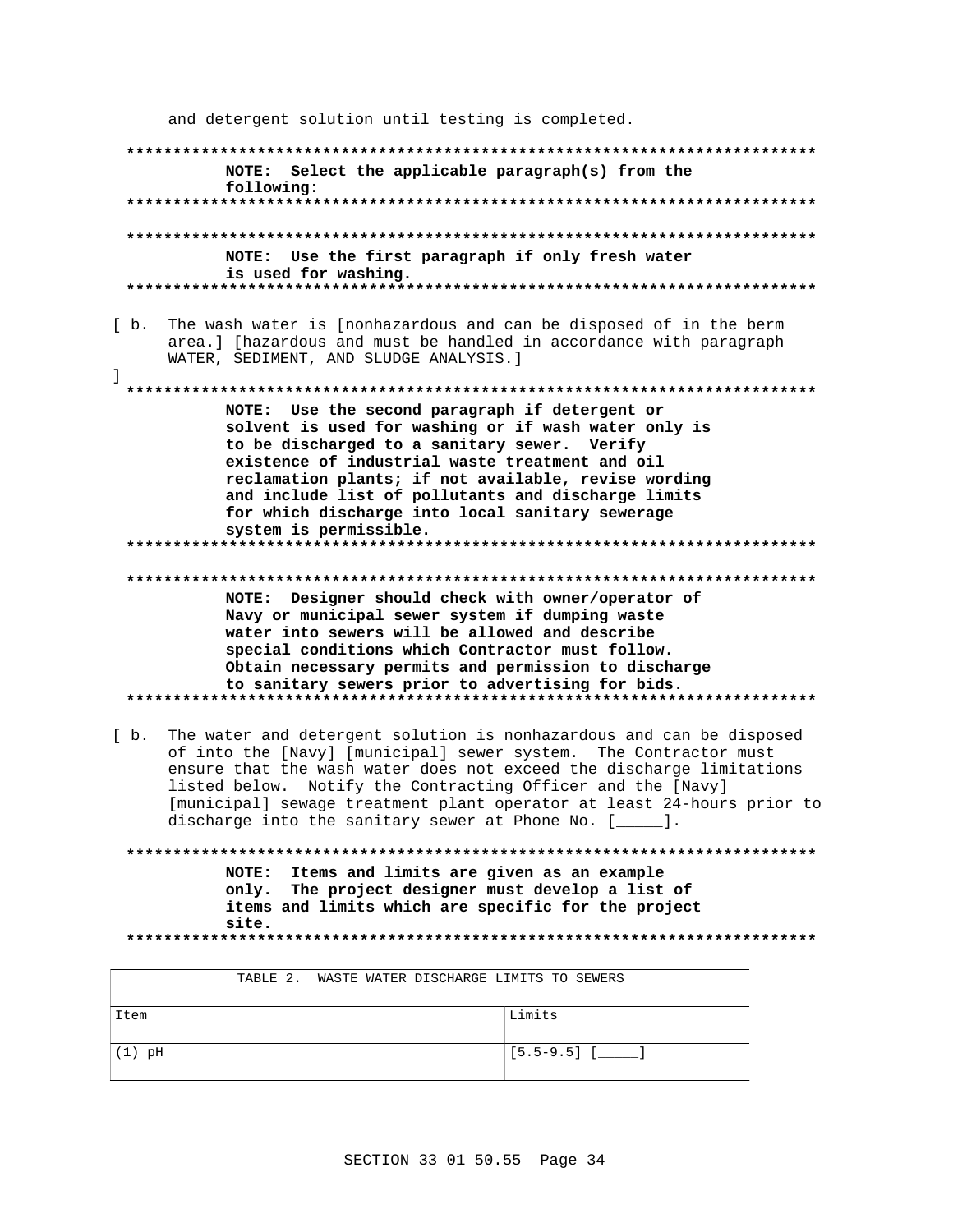| TABLE 2. WASTE WATER DISCHARGE LIMITS TO SEWERS                                       |                                                      |  |  |  |  |
|---------------------------------------------------------------------------------------|------------------------------------------------------|--|--|--|--|
| Item                                                                                  | Limits                                               |  |  |  |  |
| (2) Oil and Grease (Hydrocarbon)                                                      | $[50]$ $[$ $]$ $[$ $]$ $mg/1$ $Max.$                 |  |  |  |  |
| (3) Surfactant (MBAS)                                                                 | $[30]$ [_____] mg/l Max.                             |  |  |  |  |
| $(4)$ Lead                                                                            | $[0.6]$ $[$ $]$ $mg/1$ Max.                          |  |  |  |  |
| (5) Total Identifiable Chlorinated Hydrocarbons $\left[0.04\right]$ [10004] mq/l Max. |                                                      |  |  |  |  |
| (6) Benzene and Derivatives                                                           | $[2.0]$ $[$ $\qquad$ $]$ $\text{mq/l}$ $\text{Max.}$ |  |  |  |  |
| (7) Organic Solvents                                                                  | $[2.5]$ $[$ $\qquad$ $]$ mg/1 Max.                   |  |  |  |  |
| $(8)$ [ ]                                                                             | $[$ $]$ mg/l Max.                                    |  |  |  |  |

If the discharge limits are exceeded for any of the above items, dispose of the water and detergent solution as directed by the Contracting Officer, at either the Navy's [Industrial Waste Treatment Plant] [or] [the Oil Reclamation Plant]. The Contractor may pretreat the wash water to make it suitable for discharge to the sanitary sewer system if approved by the Contracting Officer. Submit the plan for pretreatment to the Contracting Officer for approval [21] [\_\_\_\_\_] days prior to scheduled pretreated discharges.

- ] c. For bidding purposes, assume that the sediment is [nonhazardous and can be disposed of [in the berm area] [in a sanitary landfill]] [hazardous and must be handled in accordance with paragraph SLUDGE AND SEDIMENT REMOVAL AND DISPOSAL].
- 3.7.9 Removal of Scale and Other Tenaciously Adhering Materials

Perform [sandblast cleaning][ or ][power wire brushing].[ The brush must be made of spark resistant bronze wire.] After [sandblasting][ or ][power wire brushing], clean the entire tank interior surfaces by brushing, blowing with dry compressed air, and vacuuming. Remove loose materials from the tank interior.[ Perform abrasive blasting in accordance with API RP 2027.]

3.7.10 Disposal of Used Blasting Abrasive

# **\*\*\*\*\*\*\*\*\*\*\*\*\*\*\*\*\*\*\*\*\*\*\*\*\*\*\*\*\*\*\*\*\*\*\*\*\*\*\*\*\*\*\*\*\*\*\*\*\*\*\*\*\*\*\*\*\*\*\*\*\*\*\*\*\*\*\*\*\*\*\*\*\*\* NOTE: When Government disposal of hazardous waste has been determined to be the most practical method of disposal, include the option for delivery of waste to the Government. Add details if necessary. \*\*\*\*\*\*\*\*\*\*\*\*\*\*\*\*\*\*\*\*\*\*\*\*\*\*\*\*\*\*\*\*\*\*\*\*\*\*\*\*\*\*\*\*\*\*\*\*\*\*\*\*\*\*\*\*\*\*\*\*\*\*\*\*\*\*\*\*\*\*\*\*\*\***

Test used abrasive in accordance with 40 CFR 261 to determine if it is a hazardous waste using the EP toxicity test for metals. Handle and dispose of abrasive determined to be hazardous waste in accordance with 40 CFR 260, 40 CFR 261, 40 CFR 262, 40 CFR 263, 40 CFR 264, 40 CFR 265, and 40 CFR 266. Dispose of abrasive which is not hazardous waste at a landfill off Government property in accordance with applicable regulations. The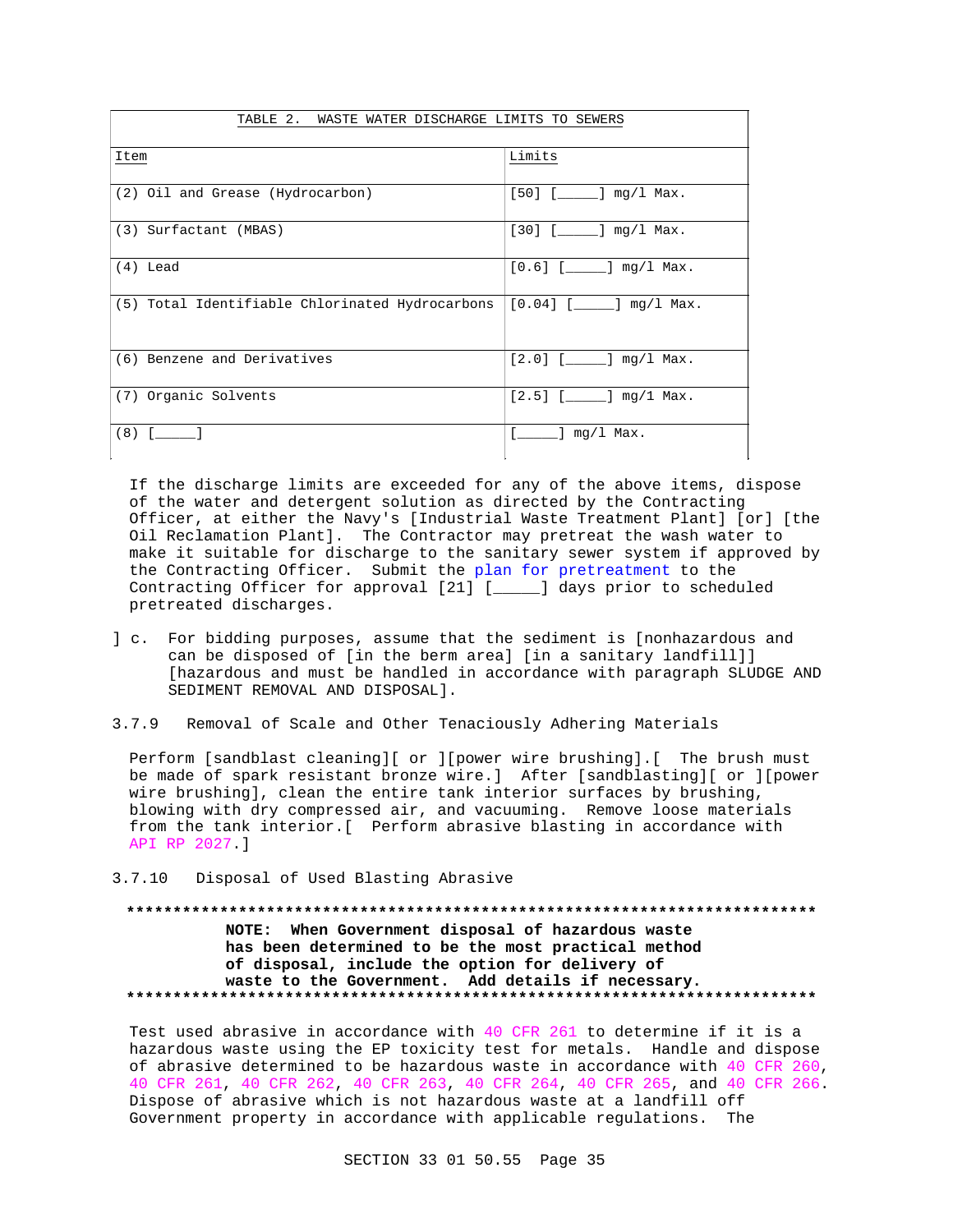contract price will be adjusted if the used abrasive is determined to be hazardous waste. [ However, payment for disposal of hazardous waste will not be made until a completed manifest from the treatment or disposal facility is returned, and a copy furnished to the Government. ] [ Deliver hazardous waste to the Government for disposal [as directed by the Contracting Officer].]

#### $3.7.11$ Special Instructions for Cleaning Tank Storage JP-5 Fuel

a. Comply with the precautions and procedures outlined above for cleaning petroleum storage tanks.

# NOTE: JP-5 has a relatively low Reid vapor pressure, and the combustible gas indicator will not ordinarily indicate any vapors present in the tank, at any time during the entire tank cleaning work. This does not mean that hazardous flammable fuel vapors are not present.

b. Use respiratory equipment specified for "Respiratory Protection" under paragraph EQUIPMENT, in this section, at all times, regardless whether or not combustible gas indicator indicates any vapors present in the tank. Wear the respiratory protective equipment continuously until the tank side and bottom has been thoroughly cleaned, washed and dried.

#### \*\*\*\*\*\*\*\*\*\*\*\*\*\*\*\*\*\*\*\*\*\* NOTE: Delete the paragraph, if there is no floating-roof tank.

[ c. Thoroughly clean of fuel, rust and debris in the interior of each pontoon of the floating tanks.

 $]3.7.12$ Special Precautions

## NOTE: Delete, if not applicable.

Special Precautions for Tanks with Pipe Columns and Braces, Pontoons, and Leaking Bottoms:

- a. Pipes used for columns and braces, pontoons and leaking bottoms are a potential source of explosive vapors even after the tank is cleaned. The tank may be determined to be vapor free below 4 percent of lower explosive limit; but after one or two hours, explosive readings must again be obtained from these sources. The Contractor must take readings at least every half hour when working in tanks after they have been cleaned and each floating roof or pan pontoon must be checked individually with a combustible gas indicator.
- b. If the repair work is to be performed on floating roof tanks, the interior of each pontoon on the roof must be thoroughly cleaned of fuel, rust, water, and debris.